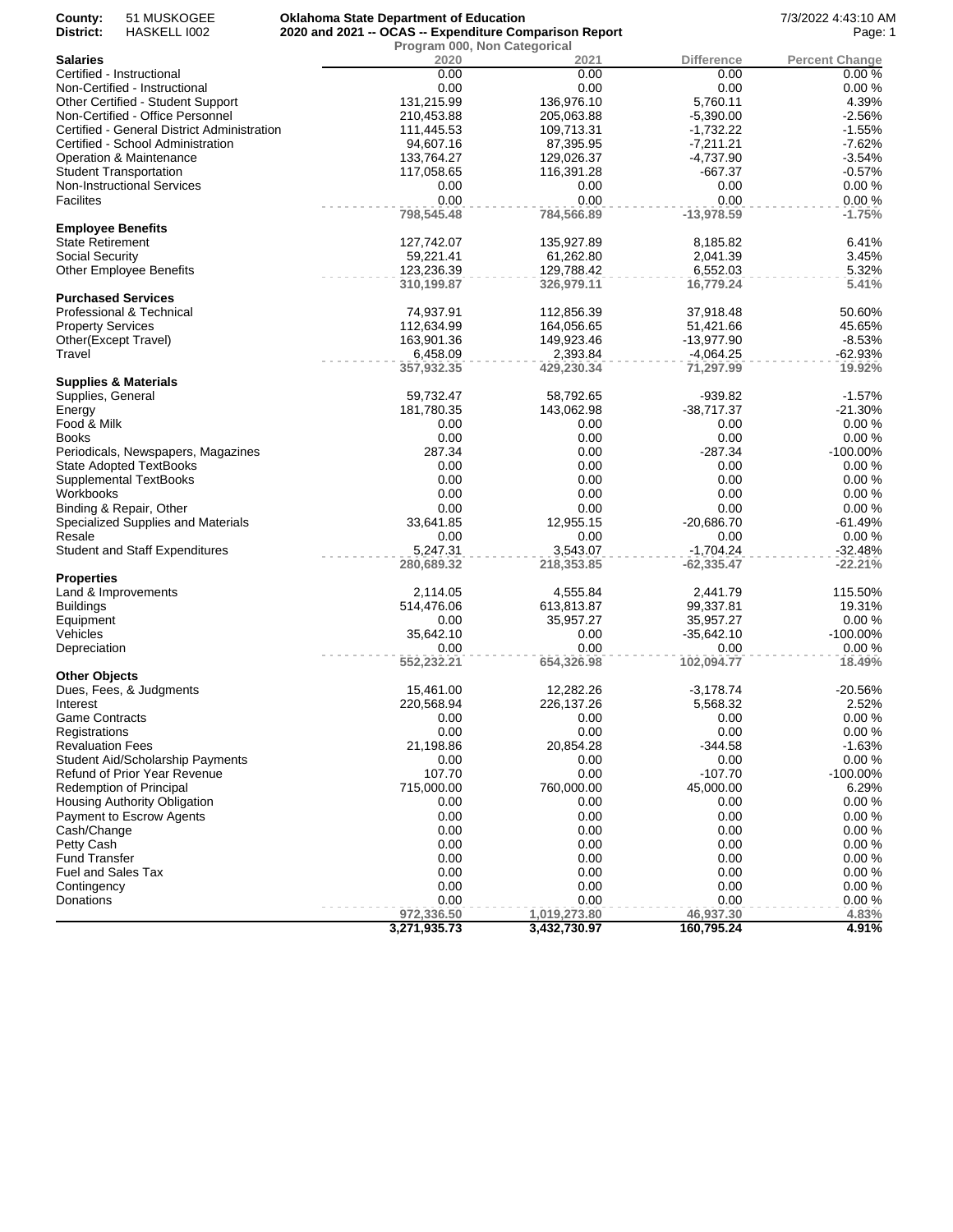| County:<br>District:     | 51 MUSKOGEE<br>HASKELL 1002                 | <b>Oklahoma State Department of Education</b><br>2020 and 2021 -- OCAS -- Expenditure Comparison Report | 7/3/2022 4:43:10 AM<br>Page: 2 |                   |                       |
|--------------------------|---------------------------------------------|---------------------------------------------------------------------------------------------------------|--------------------------------|-------------------|-----------------------|
|                          |                                             | Program 100 & 270's, Regular Programs                                                                   |                                |                   |                       |
| <b>Salaries</b>          |                                             | 2020                                                                                                    | 2021                           | <b>Difference</b> | <b>Percent Change</b> |
|                          | Certified - Instructional                   | 1,753,656.27                                                                                            | 1,634,773.62                   | $-118,882.65$     | $-6.78%$              |
|                          | Non-Certified - Instructional               | 65,624.53                                                                                               | 130,291.53                     | 64,667.00         | 98.54%                |
|                          | Other Certified - Student Support           | 0.00                                                                                                    | 1,305.00                       | 1,305.00          | 0.00%                 |
|                          | Non-Certified - Office Personnel            | 2,146.57                                                                                                | 1,000.00                       | $-1,146.57$       | $-53.41%$             |
|                          | Certified - General District Administration | 0.00                                                                                                    | 0.00                           | 0.00              | 0.00%                 |
|                          | Certified - School Administration           | 65,365.57                                                                                               | 68,174.58                      | 2,809.01          | 4.30%                 |
|                          | Operation & Maintenance                     | 0.00                                                                                                    | 0.00                           | 0.00              | 0.00%                 |
|                          | <b>Student Transportation</b>               | 0.00                                                                                                    | 0.00                           | 0.00              | 0.00%                 |
|                          | <b>Non-Instructional Services</b>           | 0.00                                                                                                    | 0.00                           | 0.00              | 0.00%                 |
| <b>Facilites</b>         |                                             | 0.00                                                                                                    | 0.00                           | 0.00              | 0.00%                 |
| <b>Employee Benefits</b> |                                             | 1,886,792.94                                                                                            | 1,835,544.73                   | $-51,248.21$      | $-2.72%$              |
| <b>State Retirement</b>  |                                             | 202,869.79                                                                                              | 202,954.16                     | 84.37             | 0.04%                 |
| <b>Social Security</b>   |                                             | 138,439.42                                                                                              | 135,867.27                     | $-2,572.15$       | $-1.86%$              |
|                          | <b>Other Employee Benefits</b>              | 266,155.83                                                                                              | 269,877.11                     | 3,721.28          | 1.40%                 |
|                          |                                             | 607,465.04                                                                                              | 608,698.54                     | 1,233.50          | 0.20%                 |
|                          | <b>Purchased Services</b>                   |                                                                                                         |                                |                   |                       |
|                          | Professional & Technical                    | 130.00                                                                                                  | 750.00                         | 620.00            | 476.92%               |
| <b>Property Services</b> |                                             | 0.00                                                                                                    | 0.00                           | 0.00              | 0.00%                 |
|                          | Other(Except Travel)                        | 2,055.50                                                                                                | 10,176.57                      | 8,121.07          | 395.09%               |
| Travel                   |                                             | 0.00                                                                                                    | 0.00                           | 0.00              | 0.00%                 |
|                          |                                             | 2,185.50                                                                                                | 10,926.57                      | 8,741.07          | 399.96%               |
|                          | <b>Supplies &amp; Materials</b>             |                                                                                                         |                                |                   |                       |
| Supplies, General        |                                             | 14,755.60                                                                                               | 47,678.47                      | 32,922.87         | 223.12%               |
| Energy                   |                                             | 0.00                                                                                                    | 0.00                           | 0.00              | 0.00%                 |
| Food & Milk              |                                             | 0.00                                                                                                    | 0.00                           | 0.00              | 0.00%                 |
| Books                    |                                             | 0.00                                                                                                    | 0.00                           | 0.00              | 0.00%                 |
|                          | Periodicals, Newspapers, Magazines          | 0.00                                                                                                    | 0.00                           | 0.00              | 0.00%                 |
|                          | <b>State Adopted TextBooks</b>              | 14,454.14                                                                                               | 7,472.25                       | $-6,981.89$       | -48.30%               |
|                          | Supplemental TextBooks                      | 0.00                                                                                                    | 0.00                           | 0.00              | 0.00%                 |
| Workbooks                |                                             | 0.00                                                                                                    | 269.45                         | 269.45            | 0.00%                 |
|                          | Binding & Repair, Other                     | 0.00                                                                                                    | 0.00                           | 0.00              | 0.00%                 |
|                          | Specialized Supplies and Materials          | 39,058.48                                                                                               | 21,106.77                      | $-17,951.71$      | -45.96%               |
| Resale                   |                                             | 0.00                                                                                                    | 206.85                         | 206.85            | 0.00%                 |
|                          | <b>Student and Staff Expenditures</b>       | 3,460.00                                                                                                | 7,188.82                       | 3,728.82          | 107.77%               |
|                          |                                             | 71,728.22                                                                                               | 83,922.61                      | 12,194.39         | 17.00%                |
| <b>Properties</b>        | Land & Improvements                         | 0.00                                                                                                    | 0.00                           | 0.00              | 0.00%                 |
| <b>Buildings</b>         |                                             | 0.00                                                                                                    | 0.00                           | 0.00              | 0.00%                 |
| Equipment                |                                             | 0.00                                                                                                    | 0.00                           | 0.00              | 0.00%                 |
| Vehicles                 |                                             | 0.00                                                                                                    | 0.00                           | 0.00              | 0.00%                 |
| Depreciation             |                                             | 0.00                                                                                                    | 0.00                           | 0.00              | 0.00%                 |
|                          |                                             | 0.00                                                                                                    | 0.00                           | 0.00              | 0.00%                 |
| <b>Other Objects</b>     |                                             |                                                                                                         |                                |                   |                       |
|                          | Dues, Fees, & Judgments                     | 0.00                                                                                                    | 0.00                           | 0.00              | 0.00%                 |
| Interest                 |                                             | 0.00                                                                                                    | 0.00                           | 0.00              | 0.00%                 |
| <b>Game Contracts</b>    |                                             | 0.00                                                                                                    | 0.00                           | 0.00              | 0.00%                 |
| Registrations            |                                             | 0.00                                                                                                    | 0.00                           | 0.00              | 0.00%                 |
| <b>Revaluation Fees</b>  |                                             | 0.00                                                                                                    | 0.00                           | 0.00              | 0.00%                 |
|                          | <b>Student Aid/Scholarship Payments</b>     | 0.00                                                                                                    | 0.00                           | 0.00              | 0.00%                 |
|                          | Refund of Prior Year Revenue                | 0.00                                                                                                    | 0.00                           | 0.00              | 0.00%                 |
|                          | <b>Redemption of Principal</b>              | 0.00                                                                                                    | 0.00                           | 0.00              | 0.00%                 |
|                          | Housing Authority Obligation                | 0.00                                                                                                    | 0.00                           | 0.00              | 0.00%                 |
|                          | Payment to Escrow Agents                    | 0.00                                                                                                    | 0.00                           | 0.00              | 0.00%                 |
| Cash/Change              |                                             | 0.00                                                                                                    | 0.00                           | 0.00              | 0.00%                 |
| Petty Cash               |                                             | 0.00                                                                                                    | 0.00                           | 0.00              | 0.00%                 |
| <b>Fund Transfer</b>     |                                             | 0.00                                                                                                    | 0.00                           | 0.00              | 0.00%                 |
| Fuel and Sales Tax       |                                             | 0.00                                                                                                    | 0.00                           | 0.00              | 0.00%                 |
| Contingency              |                                             | 0.00                                                                                                    | 0.00                           | 0.00              | 0.00%                 |
| Donations                |                                             | 0.00                                                                                                    | 0.00                           | 0.00              | 0.00%                 |
|                          |                                             | 0.00                                                                                                    | 0.00                           | 0.00              | 0.00%                 |
|                          |                                             | 2,568,171.70                                                                                            | 2,539,092.45                   | $-29,079.25$      | $-1.13%$              |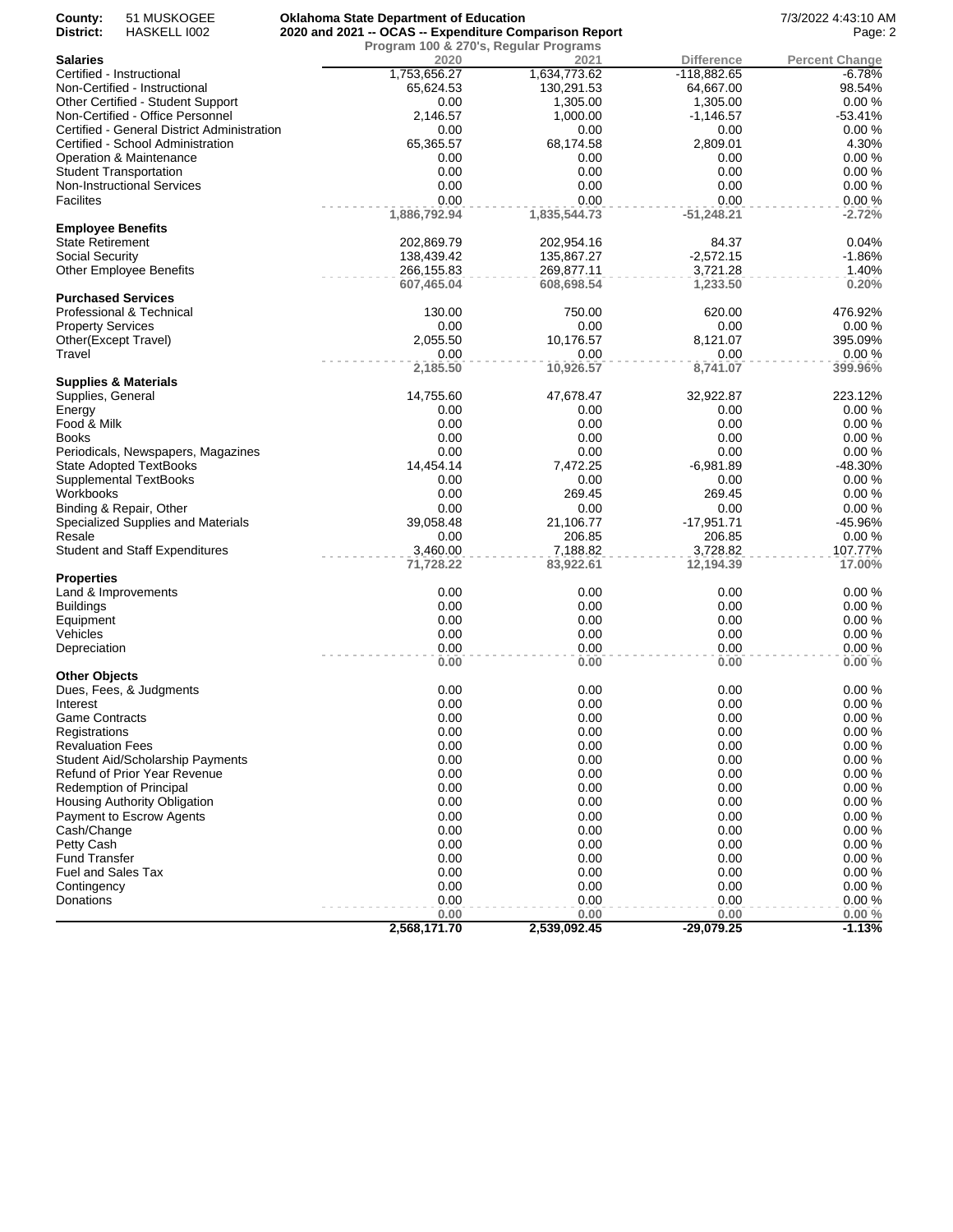| County:<br>51 MUSKOGEE<br>District:<br>HASKELL 1002 | <b>Oklahoma State Department of Education</b><br>2020 and 2021 -- OCAS -- Expenditure Comparison Report |                                              |                        | 7/3/2022 4:43:10 AM<br>Page: 3 |
|-----------------------------------------------------|---------------------------------------------------------------------------------------------------------|----------------------------------------------|------------------------|--------------------------------|
| <b>Salaries</b>                                     | 2020                                                                                                    | <b>Program 239 Special Education</b><br>2021 | <b>Difference</b>      | <b>Percent Change</b>          |
| Certified - Instructional                           | 274,216.52                                                                                              | 264,940.58                                   | $-9,275.94$            | $-3.38%$                       |
| Non-Certified - Instructional                       | 86,609.21                                                                                               | 816.01                                       | $-85,793.20$           | -99.06%                        |
| Other Certified - Student Support                   | 48,491.00                                                                                               | 52,177.15                                    | 3,686.15               | 7.60%                          |
| Non-Certified - Office Personnel                    | 669.00                                                                                                  | 0.00                                         | $-669.00$              | $-100.00\%$                    |
| Certified - General District Administration         | 0.00                                                                                                    | 0.00                                         | 0.00                   | 0.00%                          |
| Certified - School Administration                   | 32,099.95                                                                                               | 50,264.62                                    | 18,164.67              | 56.59%                         |
| Operation & Maintenance                             | 0.00                                                                                                    | 0.00                                         | 0.00                   | 0.00%                          |
| Student Transportation                              | 0.00                                                                                                    | 0.00                                         | 0.00                   | 0.00%                          |
| <b>Non-Instructional Services</b>                   | 0.00                                                                                                    | 0.00                                         | 0.00                   | 0.00%                          |
| Facilites                                           | 0.00                                                                                                    | 0.00                                         | 0.00                   | 0.00%                          |
|                                                     | 442,085.68                                                                                              | 368,198.36                                   | -73,887.32             | $-16.71%$                      |
| <b>Employee Benefits</b>                            |                                                                                                         |                                              |                        |                                |
| <b>State Retirement</b>                             | 59,302.81                                                                                               | 46,704.30                                    | $-12,598.51$           | $-21.24%$                      |
| Social Security                                     | 33,107.21                                                                                               | 27,119.54                                    | $-5,987.67$            | $-18.09%$                      |
| <b>Other Employee Benefits</b>                      | 57,695.85                                                                                               | 41,559.04                                    | $-16, 136.81$          | $-27.97%$                      |
|                                                     | 150,105.87                                                                                              | 115,382.88                                   | $-34,722.99$           | $-23.13%$                      |
| <b>Purchased Services</b>                           |                                                                                                         |                                              |                        |                                |
| Professional & Technical                            | 63,495.16                                                                                               | 91,553.50<br>3,578.20                        | 28,058.34              | 44.19%                         |
| <b>Property Services</b>                            | 5,651.71                                                                                                |                                              | $-2,073.51$            | $-36.69%$                      |
| Other(Except Travel)<br>Travel                      | 1,035.30<br>516.16                                                                                      | 0.00<br>0.00                                 | $-1,035.30$            | $-100.00\%$<br>$-100.00\%$     |
|                                                     | 70,698.33                                                                                               | 95,131.70                                    | $-516.16$<br>24,433.37 | 34.56%                         |
| <b>Supplies &amp; Materials</b>                     |                                                                                                         |                                              |                        |                                |
| Supplies, General                                   | 473.14                                                                                                  | 9,736.63                                     | 9,263.49               | 1,957.88%                      |
| Energy                                              | 0.00                                                                                                    | 0.00                                         | 0.00                   | 0.00%                          |
| Food & Milk                                         | 0.00                                                                                                    | 0.00                                         | 0.00                   | 0.00%                          |
| <b>Books</b>                                        | 0.00                                                                                                    | 0.00                                         | 0.00                   | 0.00%                          |
| Periodicals, Newspapers, Magazines                  | 0.00                                                                                                    | 0.00                                         | 0.00                   | 0.00%                          |
| <b>State Adopted TextBooks</b>                      | 0.00                                                                                                    | 0.00                                         | 0.00                   | 0.00%                          |
| <b>Supplemental TextBooks</b>                       | 0.00                                                                                                    | 0.00                                         | 0.00                   | 0.00%                          |
| Workbooks                                           | 0.00                                                                                                    | 0.00                                         | 0.00                   | 0.00%                          |
| Binding & Repair, Other                             | 0.00                                                                                                    | 0.00                                         | 0.00                   | 0.00%                          |
| Specialized Supplies and Materials                  | 374.94                                                                                                  | 2,879.00                                     | 2,504.06               | 667.86%                        |
| Resale                                              | 0.00                                                                                                    | 0.00                                         | 0.00                   | 0.00%                          |
| <b>Student and Staff Expenditures</b>               | 0.00                                                                                                    | 166.96                                       | 166.96                 | 0.00%                          |
|                                                     | 848.08                                                                                                  | 12,782.59                                    | 11,934.51              | 1,407.24%                      |
| <b>Properties</b>                                   |                                                                                                         |                                              |                        |                                |
| Land & Improvements                                 | 0.00                                                                                                    | 0.00                                         | 0.00                   | 0.00%                          |
| <b>Buildings</b>                                    | 0.00                                                                                                    | 0.00                                         | 0.00                   | 0.00%                          |
| Equipment                                           | 0.00                                                                                                    | 0.00                                         | 0.00                   | 0.00%                          |
| Vehicles                                            | 0.00                                                                                                    | 0.00                                         | 0.00                   | 0.00%                          |
| Depreciation                                        | 0.00                                                                                                    | 0.00                                         | 0.00                   | 0.00%                          |
|                                                     | 0.00                                                                                                    | 0.00                                         | 0.00                   | 0.00%                          |
| <b>Other Objects</b>                                | 150.00                                                                                                  | 154.90                                       | 4.90                   | 3.27%                          |
| Dues, Fees, & Judgments                             | 0.00                                                                                                    | 0.00                                         | 0.00                   | 0.00%                          |
| Interest<br><b>Game Contracts</b>                   | 0.00                                                                                                    | 0.00                                         | 0.00                   | 0.00%                          |
| Registrations                                       | 0.00                                                                                                    | 0.00                                         | 0.00                   | 0.00 %                         |
| <b>Revaluation Fees</b>                             | 0.00                                                                                                    | 0.00                                         | 0.00                   | 0.00 %                         |
| <b>Student Aid/Scholarship Payments</b>             | 0.00                                                                                                    | 0.00                                         | 0.00                   | 0.00%                          |
| Refund of Prior Year Revenue                        | 0.00                                                                                                    | 0.00                                         | 0.00                   | 0.00%                          |
| Redemption of Principal                             | 0.00                                                                                                    | 0.00                                         | 0.00                   | 0.00%                          |
| Housing Authority Obligation                        | 0.00                                                                                                    | 0.00                                         | 0.00                   | 0.00 %                         |
| Payment to Escrow Agents                            | 0.00                                                                                                    | 0.00                                         | 0.00                   | 0.00 %                         |
| Cash/Change                                         | 0.00                                                                                                    | 0.00                                         | 0.00                   | 0.00 %                         |
| Petty Cash                                          | 0.00                                                                                                    | 0.00                                         | 0.00                   | 0.00%                          |
| <b>Fund Transfer</b>                                | 0.00                                                                                                    | 0.00                                         | 0.00                   | 0.00%                          |
| <b>Fuel and Sales Tax</b>                           | 0.00                                                                                                    | 0.00                                         | 0.00                   | 0.00%                          |
| Contingency                                         | 0.00                                                                                                    | 0.00                                         | 0.00                   | 0.00%                          |
| Donations                                           | 0.00                                                                                                    | 0.00                                         | 0.00                   | 0.00%                          |
|                                                     | 150.00                                                                                                  | 154.90                                       | 4.90                   | 3.27%                          |
|                                                     | 663,887.96                                                                                              | 591,650.43                                   | $-72,237.53$           | $-10.88%$                      |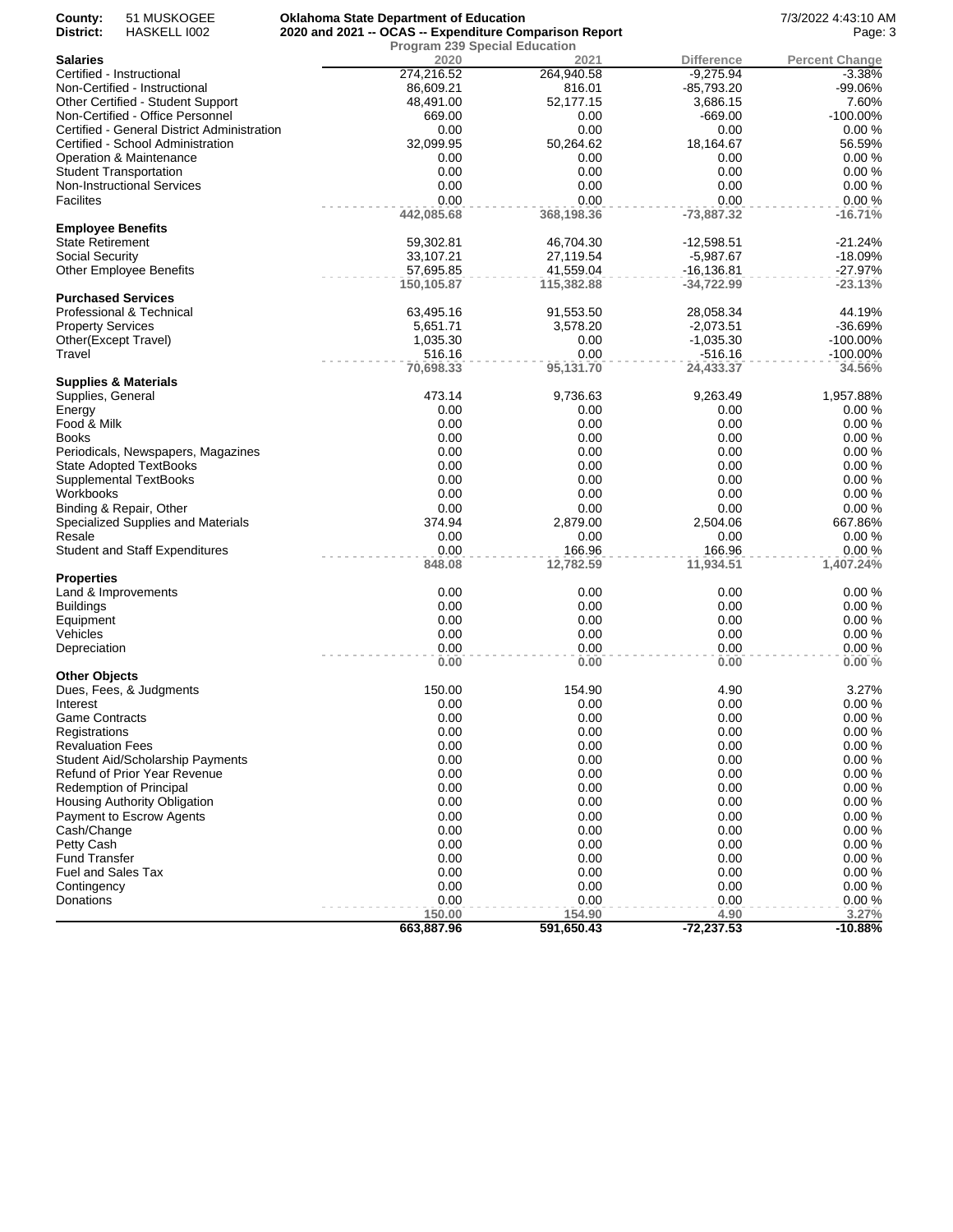| County:                  | 51 MUSKOGEE                                 | <b>Oklahoma State Department of Education</b>          |           |              | 7/3/2022 4:43:10 AM   |
|--------------------------|---------------------------------------------|--------------------------------------------------------|-----------|--------------|-----------------------|
| District:                | HASKELL 1002                                | 2020 and 2021 -- OCAS -- Expenditure Comparison Report | Page: 4   |              |                       |
|                          |                                             | Program 251, Gifted Program                            |           |              |                       |
| <b>Salaries</b>          |                                             | 2020                                                   | 2021      | Difference   | <b>Percent Change</b> |
|                          | Certified - Instructional                   | 34,847.55                                              | 23,072.34 | $-11,775.21$ | $-33.79%$             |
|                          | Non-Certified - Instructional               | 0.00                                                   | 0.00      | 0.00         | 0.00%                 |
|                          | Other Certified - Student Support           | 1,800.00                                               | 2,250.00  | 450.00       | 25.00%                |
|                          | Non-Certified - Office Personnel            | 0.00                                                   | 0.00      | 0.00         | 0.00%                 |
|                          | Certified - General District Administration | 0.00                                                   | 0.00      | 0.00         | 0.00%                 |
|                          | Certified - School Administration           | 0.00                                                   | 0.00      | 0.00         | 0.00%                 |
|                          | Operation & Maintenance                     | 0.00                                                   | 0.00      | 0.00         | 0.00%                 |
|                          | <b>Student Transportation</b>               | 0.00                                                   | 0.00      | 0.00         | 0.00%                 |
|                          | <b>Non-Instructional Services</b>           | 0.00                                                   | 0.00      | 0.00         | 0.00%                 |
| <b>Facilites</b>         |                                             | 0.00                                                   | 0.00      | 0.00         | 0.00%                 |
|                          |                                             | 36,647.55                                              | 25,322.34 | $-11,325.21$ | $-30.90%$             |
| <b>Employee Benefits</b> |                                             |                                                        |           |              |                       |
| State Retirement         |                                             | 3,444.91                                               | 2,408.56  | $-1,036.35$  | $-30.08%$             |
| Social Security          |                                             | 2,731.73                                               | 1,881.26  | -850.47      | $-31.13%$             |
|                          | Other Employee Benefits                     | 0.00                                                   | 0.00      | 0.00         | 0.00%                 |
|                          |                                             | 6,176.64                                               | 4,289.82  | $-1,886.82$  | $-30.55%$             |
|                          | <b>Purchased Services</b>                   |                                                        |           |              |                       |
|                          | Professional & Technical                    | 0.00                                                   | 0.00      | 0.00         | 0.00%                 |
| <b>Property Services</b> |                                             | 0.00                                                   | 0.00      | 0.00         | 0.00%                 |
|                          | Other(Except Travel)                        | 0.00                                                   | 0.00      | 0.00         | 0.00%                 |
| Travel                   |                                             | 0.00                                                   | 0.00      | 0.00         | 0.00%                 |
|                          |                                             | 0.00                                                   | 0.00      | 0.00         | 0.00%                 |
|                          | <b>Supplies &amp; Materials</b>             |                                                        |           |              |                       |
| Supplies, General        |                                             | 0.00                                                   | 0.00      | 0.00         | 0.00%                 |
| Energy                   |                                             | 0.00                                                   | 0.00      | 0.00         | 0.00%                 |
| Food & Milk              |                                             | 0.00                                                   | 0.00      | 0.00         | 0.00%                 |
| Books                    |                                             | 0.00                                                   | 0.00      | 0.00         | 0.00%                 |
|                          | Periodicals, Newspapers, Magazines          | 0.00                                                   | 0.00      | 0.00         | 0.00%                 |
|                          | State Adopted TextBooks                     | 0.00                                                   | 0.00      | 0.00         | 0.00%                 |
|                          | <b>Supplemental TextBooks</b>               | 0.00                                                   | 539.85    | 539.85       | 0.00%                 |
| Workbooks                |                                             | 0.00                                                   | 0.00      | 0.00         | 0.00%                 |
|                          | Binding & Repair, Other                     | 0.00                                                   | 0.00      | 0.00         | 0.00%                 |
|                          | Specialized Supplies and Materials          | 0.00                                                   | 0.00      | 0.00         | 0.00%                 |
| Resale                   |                                             | 0.00                                                   | 0.00      | 0.00         | 0.00%                 |
|                          | <b>Student and Staff Expenditures</b>       | 0.00                                                   | 0.00      | 0.00         | 0.00%                 |
|                          |                                             | 0.00                                                   | 539.85    | 539.85       | 0.00%                 |
| <b>Properties</b>        |                                             |                                                        |           |              |                       |
|                          | Land & Improvements                         | 0.00                                                   | 0.00      | 0.00         | 0.00%                 |
| <b>Buildings</b>         |                                             | 0.00                                                   | 0.00      | 0.00         | 0.00%                 |
| Equipment                |                                             | 0.00                                                   | 0.00      | 0.00         | 0.00%                 |
| Vehicles                 |                                             | 0.00                                                   | 0.00      | 0.00         | 0.00%                 |
| Depreciation             |                                             | 0.00                                                   | 0.00      | 0.00         | 0.00%                 |
|                          |                                             | 0.00                                                   | 0.00      | 0.00         | 0.00%                 |
| Other Objects            |                                             |                                                        |           |              |                       |
|                          | Dues, Fees, & Judgments                     | 0.00                                                   | 195.00    | 195.00       | 0.00%                 |
| Interest                 |                                             | 0.00                                                   | 0.00      | 0.00         | 0.00%                 |
| Game Contracts           |                                             | 0.00                                                   | 0.00      | 0.00         | 0.00%                 |
| Registrations            |                                             | 0.00                                                   | 0.00      | 0.00         | 0.00%                 |
| <b>Revaluation Fees</b>  |                                             | 0.00                                                   | 0.00      | 0.00         | 0.00%                 |
|                          | Student Aid/Scholarship Payments            | 0.00                                                   | 0.00      | 0.00         | 0.00%                 |
|                          | Refund of Prior Year Revenue                | 0.00                                                   | 0.00      | 0.00         | 0.00%                 |
|                          | Redemption of Principal                     | 0.00                                                   | 0.00      | 0.00         | 0.00%                 |
|                          | Housing Authority Obligation                | 0.00                                                   | 0.00      | 0.00         | 0.00%                 |
|                          | Payment to Escrow Agents                    | 0.00                                                   | 0.00      | 0.00         | 0.00%                 |
| Cash/Change              |                                             | 0.00                                                   | 0.00      | 0.00         | 0.00%                 |
| Petty Cash               |                                             | 0.00                                                   | 0.00      | 0.00         | 0.00%                 |
| <b>Fund Transfer</b>     |                                             | 0.00                                                   | 0.00      | 0.00         | 0.00%                 |
| Fuel and Sales Tax       |                                             | 0.00                                                   | 0.00      | 0.00         | 0.00%                 |
| Contingency              |                                             | 0.00                                                   | 0.00      | 0.00         | 0.00%                 |
| Donations                |                                             | 0.00                                                   | 0.00      | 0.00         | 0.00%                 |
|                          |                                             | 0.00                                                   | 195.00    | 195.00       | 0.00%                 |
|                          |                                             |                                                        |           | $-12,477.18$ | $-29.14%$             |
|                          |                                             | 42,824.19                                              | 30,347.01 |              |                       |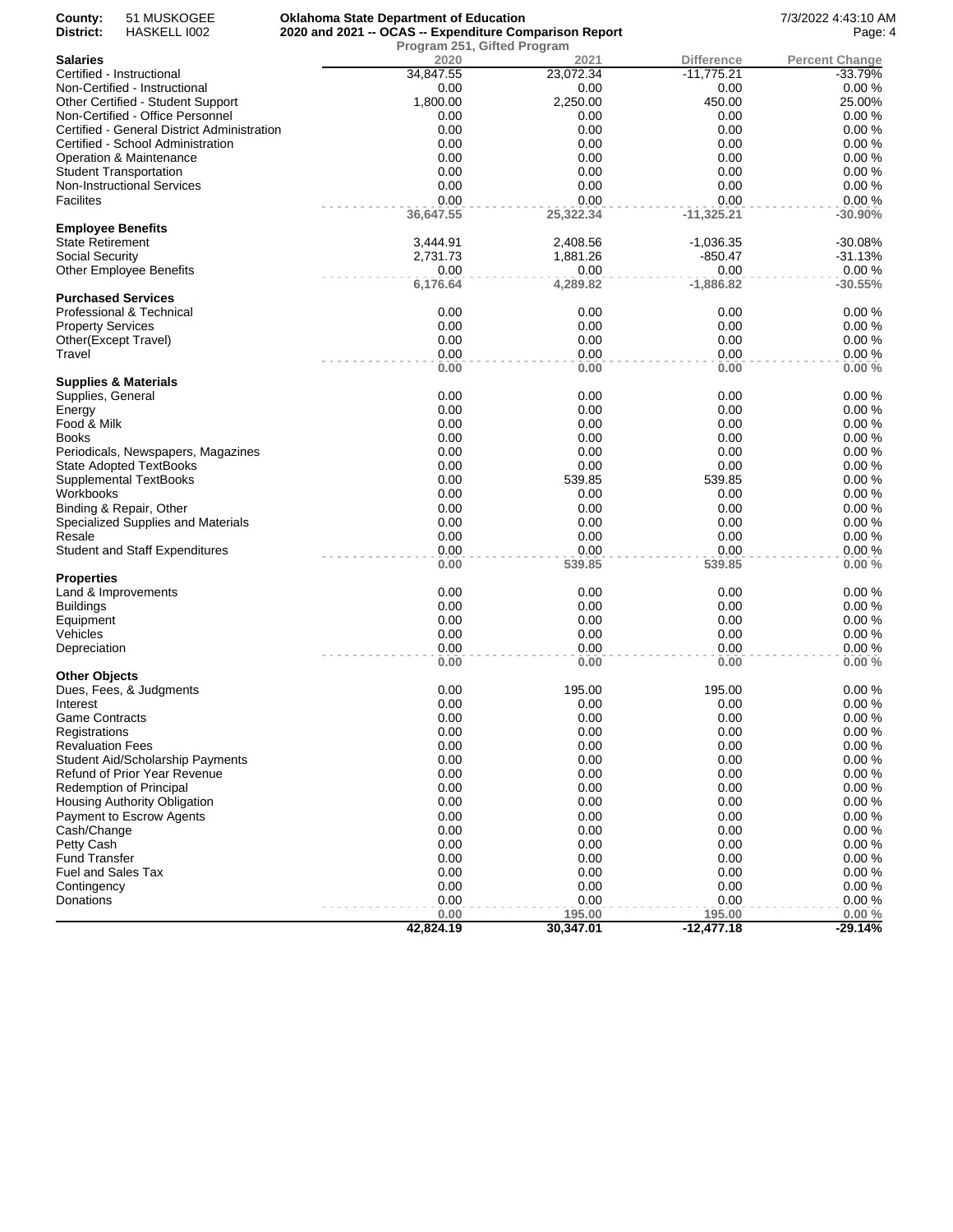| County:<br>District:                         | 51 MUSKOGEE<br>HASKELL 1002                 | <b>Oklahoma State Department of Education</b><br>2020 and 2021 -- OCAS -- Expenditure Comparison Report |              |                           | 7/3/2022 4:43:10 AM<br>Page: 5 |
|----------------------------------------------|---------------------------------------------|---------------------------------------------------------------------------------------------------------|--------------|---------------------------|--------------------------------|
|                                              |                                             | Program 252, Advanced Placement                                                                         |              |                           |                                |
| Salaries                                     | Certified - Instructional                   | 2020<br>0.00                                                                                            | 2021<br>0.00 | <b>Difference</b><br>0.00 | <b>Percent Change</b><br>0.00% |
|                                              | Non-Certified - Instructional               | 0.00                                                                                                    | 0.00         | 0.00                      | 0.00%                          |
|                                              | Other Certified - Student Support           | 0.00                                                                                                    | 0.00         | 0.00                      | 0.00%                          |
|                                              | Non-Certified - Office Personnel            | 0.00                                                                                                    | 0.00         | 0.00                      | 0.00%                          |
|                                              | Certified - General District Administration | 0.00                                                                                                    | 0.00         | 0.00                      | 0.00%                          |
|                                              | Certified - School Administration           | 0.00                                                                                                    | 0.00         | 0.00                      | 0.00%                          |
|                                              | Operation & Maintenance                     | 0.00                                                                                                    | 0.00         | 0.00                      | 0.00%                          |
|                                              | <b>Student Transportation</b>               | 0.00                                                                                                    | 0.00         | 0.00                      | 0.00%                          |
|                                              | <b>Non-Instructional Services</b>           | 0.00                                                                                                    | 0.00         | 0.00                      | 0.00%                          |
| <b>Facilites</b>                             |                                             | 0.00                                                                                                    | 0.00         | 0.00                      | 0.00%                          |
|                                              |                                             | 0.00                                                                                                    | 0.00         | 0.00                      | 0.00%                          |
| <b>Employee Benefits</b><br>State Retirement |                                             | 0.00                                                                                                    | 0.00         | 0.00                      | 0.00%                          |
| Social Security                              |                                             | 0.00                                                                                                    | 0.00         | 0.00                      | 0.00%                          |
|                                              | <b>Other Employee Benefits</b>              | 0.00                                                                                                    | 0.00         | 0.00                      | 0.00%                          |
|                                              |                                             | 0.00                                                                                                    | 0.00         | 0.00                      | 0.00%                          |
|                                              | <b>Purchased Services</b>                   |                                                                                                         |              |                           |                                |
|                                              | Professional & Technical                    | 0.00                                                                                                    | 0.00         | 0.00                      | 0.00%                          |
| <b>Property Services</b>                     |                                             | 0.00                                                                                                    | 0.00         | 0.00                      | 0.00%                          |
|                                              | Other(Except Travel)                        | 0.00                                                                                                    | 0.00         | 0.00                      | 0.00%                          |
| Travel                                       |                                             | 0.00                                                                                                    | 0.00         | 0.00                      | 0.00%                          |
|                                              | <b>Supplies &amp; Materials</b>             | 0.00                                                                                                    | 0.00         | 0.00                      | 0.00%                          |
| Supplies, General                            |                                             | 0.00                                                                                                    | 0.00         | 0.00                      | 0.00%                          |
| Energy                                       |                                             | 0.00                                                                                                    | 0.00         | 0.00                      | 0.00%                          |
| Food & Milk                                  |                                             | 0.00                                                                                                    | 0.00         | 0.00                      | 0.00%                          |
| Books                                        |                                             | 0.00                                                                                                    | 0.00         | 0.00                      | 0.00%                          |
|                                              | Periodicals, Newspapers, Magazines          | 0.00                                                                                                    | 0.00         | 0.00                      | 0.00%                          |
|                                              | State Adopted TextBooks                     | 0.00                                                                                                    | 0.00         | 0.00                      | 0.00%                          |
|                                              | <b>Supplemental TextBooks</b>               | 0.00                                                                                                    | 0.00         | 0.00                      | 0.00%                          |
| Workbooks                                    |                                             | 0.00                                                                                                    | 0.00         | 0.00                      | 0.00%                          |
|                                              | Binding & Repair, Other                     | 0.00                                                                                                    | 0.00         | 0.00                      | 0.00%                          |
|                                              | Specialized Supplies and Materials          | 0.00                                                                                                    | 0.00         | 0.00                      | 0.00%                          |
| Resale                                       |                                             | 0.00                                                                                                    | 0.00         | 0.00                      | 0.00%                          |
|                                              | <b>Student and Staff Expenditures</b>       | 0.00                                                                                                    | 0.00         | 0.00                      | 0.00%                          |
| Properties                                   |                                             | 0.00                                                                                                    | 0.00         | 0.00                      | 0.00%                          |
|                                              | Land & Improvements                         | 0.00                                                                                                    | 0.00         | 0.00                      | 0.00%                          |
| <b>Buildings</b>                             |                                             | 0.00                                                                                                    | 0.00         | 0.00                      | 0.00%                          |
| Equipment                                    |                                             | 0.00                                                                                                    | 0.00         | 0.00                      | 0.00%                          |
| Vehicles                                     |                                             | 0.00                                                                                                    | 0.00         | 0.00                      | 0.00%                          |
| Depreciation                                 |                                             | 0.00                                                                                                    | 0.00         | 0.00                      | 0.00%                          |
|                                              |                                             | 0.00                                                                                                    | 0.00         | 0.00                      | 0.00%                          |
| <b>Other Objects</b>                         |                                             |                                                                                                         |              |                           |                                |
|                                              | Dues, Fees, & Judgments                     | 0.00                                                                                                    | 0.00         | 0.00                      | 0.00%                          |
| Interest                                     |                                             | 0.00                                                                                                    | 0.00         | 0.00                      | 0.00%                          |
| <b>Game Contracts</b>                        |                                             | 0.00<br>0.00                                                                                            | 0.00<br>0.00 | 0.00<br>0.00              | 0.00%<br>0.00%                 |
| Registrations<br><b>Revaluation Fees</b>     |                                             | 0.00                                                                                                    | 0.00         | 0.00                      | 0.00%                          |
|                                              | Student Aid/Scholarship Payments            | 0.00                                                                                                    | 0.00         | 0.00                      | 0.00%                          |
|                                              | Refund of Prior Year Revenue                | 0.00                                                                                                    | 0.00         | 0.00                      | 0.00%                          |
|                                              | <b>Redemption of Principal</b>              | 0.00                                                                                                    | 0.00         | 0.00                      | 0.00%                          |
|                                              | Housing Authority Obligation                | 0.00                                                                                                    | 0.00         | 0.00                      | 0.00%                          |
|                                              | Payment to Escrow Agents                    | 0.00                                                                                                    | 0.00         | 0.00                      | 0.00%                          |
| Cash/Change                                  |                                             | 0.00                                                                                                    | 0.00         | 0.00                      | 0.00%                          |
| Petty Cash                                   |                                             | 0.00                                                                                                    | 0.00         | 0.00                      | 0.00%                          |
| <b>Fund Transfer</b>                         |                                             | 0.00                                                                                                    | 0.00         | 0.00                      | 0.00%                          |
| Fuel and Sales Tax                           |                                             | 0.00                                                                                                    | 0.00         | 0.00                      | 0.00%                          |
| Contingency                                  |                                             | 0.00                                                                                                    | 0.00         | 0.00                      | 0.00%                          |
| Donations                                    |                                             | 0.00                                                                                                    | 0.00         | 0.00                      | 0.00%                          |
|                                              |                                             | 0.00                                                                                                    | 0.00         | 0.00                      | 0.00%                          |
|                                              |                                             | 0.00                                                                                                    | 0.00         | 0.00                      | 0.00%                          |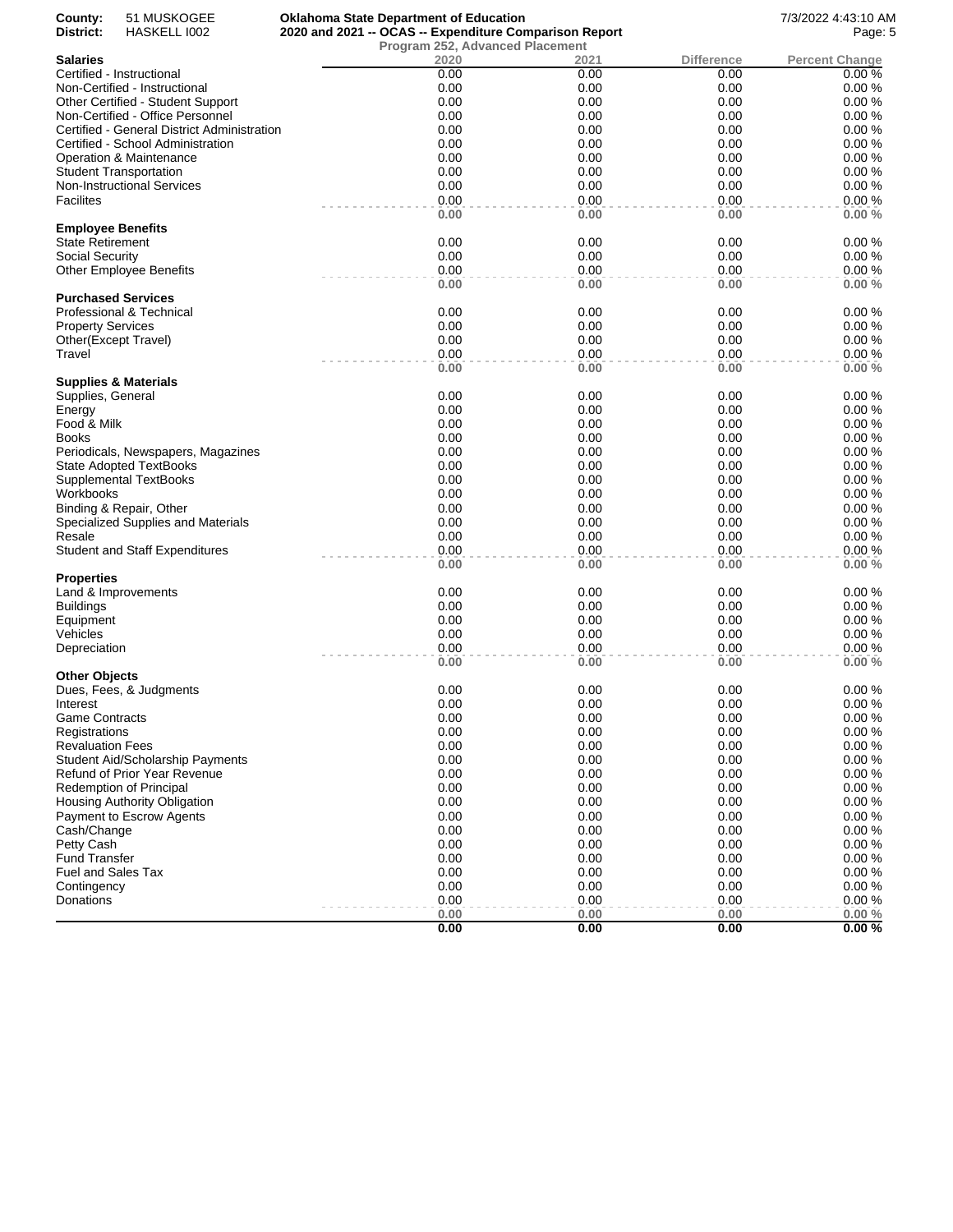| County:                           | 51 MUSKOGEE                                 | <b>Oklahoma State Department of Education</b>          | 7/3/2022 4:43:10 AM |                   |                       |
|-----------------------------------|---------------------------------------------|--------------------------------------------------------|---------------------|-------------------|-----------------------|
| District:                         | HASKELL 1002                                | 2020 and 2021 -- OCAS -- Expenditure Comparison Report | Page: 6             |                   |                       |
| <b>Salaries</b>                   |                                             | <b>Program 300 Vocational Education</b><br>2020        | 2021                | <b>Difference</b> | <b>Percent Change</b> |
|                                   | Certified - Instructional                   | 100,724.10                                             | 101,462.10          | 738.00            | 0.73%                 |
|                                   | Non-Certified - Instructional               | 0.00                                                   | 0.00                | 0.00              | 0.00%                 |
|                                   | Other Certified - Student Support           | 0.00                                                   | 0.00                | 0.00              | 0.00%                 |
|                                   | Non-Certified - Office Personnel            | 0.00                                                   | 0.00                | 0.00              | 0.00%                 |
|                                   | Certified - General District Administration | 0.00                                                   | 0.00                | 0.00              | 0.00%                 |
|                                   | Certified - School Administration           | 0.00                                                   | 0.00                | 0.00              | 0.00%                 |
|                                   | Operation & Maintenance                     | 0.00                                                   | 0.00                | 0.00              | 0.00%                 |
|                                   | <b>Student Transportation</b>               | 0.00                                                   | 0.00                | 0.00              | 0.00%                 |
|                                   | Non-Instructional Services                  | 0.00                                                   | 0.00                | 0.00              | 0.00%                 |
| <b>Facilites</b>                  |                                             | 0.00                                                   | 0.00                | 0.00              | 0.00%                 |
|                                   |                                             | 100,724.10                                             | 101,462.10          | 738.00            | 0.73%                 |
| <b>Employee Benefits</b>          |                                             |                                                        |                     |                   |                       |
| <b>State Retirement</b>           |                                             | 9,577.33                                               | 9,648.75            | 71.42             | 0.75%                 |
| Social Security                   |                                             | 7,583.02                                               | 7,567.06            | $-15.96$          | $-0.21%$              |
|                                   | <b>Other Employee Benefits</b>              | 14,652.60                                              | 14,901.35           | 248.75            | 1.70%                 |
|                                   |                                             | 31,812.95                                              | 32,117.16           | 304.21            | 0.96%                 |
|                                   | <b>Purchased Services</b>                   |                                                        |                     |                   |                       |
|                                   | Professional & Technical                    | 0.00                                                   | 946.00              | 946.00            | 0.00%                 |
| <b>Property Services</b>          |                                             | 258.20                                                 | 140.00              | $-118.20$         | $-45.78%$             |
|                                   | Other(Except Travel)                        | 0.00                                                   | 1,525.00            | 1,525.00          | 0.00%                 |
| Travel                            |                                             | 1,091.00                                               | 623.00              | $-468.00$         | $-42.90%$             |
|                                   |                                             | 1,349.20                                               | 3,234.00            | 1,884.80          | 139.70%               |
|                                   | <b>Supplies &amp; Materials</b>             |                                                        |                     |                   |                       |
| Supplies, General                 |                                             | 4,057.62                                               | 3,857.40            | -200.22           | $-4.93%$              |
| Energy                            |                                             | 0.00                                                   | 0.00                | 0.00              | 0.00%                 |
| Food & Milk                       |                                             | 0.00                                                   | 0.00                | 0.00              | 0.00%                 |
| <b>Books</b>                      |                                             | 0.00                                                   | 0.00                | 0.00              | 0.00%                 |
|                                   | Periodicals, Newspapers, Magazines          | 0.00                                                   | 0.00                | 0.00              | 0.00%                 |
|                                   | <b>State Adopted TextBooks</b>              | 1,000.00                                               | 0.00                | $-1,000.00$       | -100.00%              |
|                                   |                                             |                                                        | 735.36              |                   |                       |
|                                   | <b>Supplemental TextBooks</b>               | 0.00<br>0.00                                           |                     | 735.36            | 0.00%                 |
| Workbooks                         |                                             |                                                        | 0.00                | 0.00              | 0.00%                 |
|                                   | Binding & Repair, Other                     | 0.00                                                   | 0.00                | 0.00              | 0.00%                 |
| Resale                            | Specialized Supplies and Materials          | 382.00<br>0.00                                         | 14,518.77           | 14,136.77         | 3,700.73%             |
|                                   |                                             | 1,482.43                                               | 0.00<br>3,822.18    | 0.00              | 0.00%                 |
|                                   | <b>Student and Staff Expenditures</b>       |                                                        |                     | 2,339.75          | 157.83%               |
|                                   |                                             | 6,922.05                                               | 22,933.71           | 16,011.66         | 231.31%               |
| Properties                        |                                             |                                                        |                     |                   |                       |
|                                   | Land & Improvements                         | 0.00<br>0.00                                           | 0.00                | 0.00<br>0.00      | 0.00%                 |
| <b>Buildings</b>                  |                                             |                                                        | 0.00                |                   | 0.00%                 |
| Equipment                         |                                             | 0.00                                                   | 0.00                | 0.00              | 0.00%                 |
| Vehicles                          |                                             | 6,900.00                                               | 76.60               | $-6,823.40$       | -98.89%               |
| Depreciation                      |                                             | 0.00                                                   | 0.00                | 0.00              | 0.00%                 |
|                                   |                                             | 6,900.00                                               | 76.60               | $-6,823.40$       | $-98.89%$             |
| Other Objects                     |                                             | 1,087.00                                               |                     | $-1,087.00$       |                       |
|                                   | Dues, Fees, & Judgments                     |                                                        | 0.00                |                   | -100.00%<br>$0.00 \%$ |
| Interest<br><b>Game Contracts</b> |                                             | 0.00<br>0.00                                           | 0.00<br>0.00        | 0.00<br>0.00      | 0.00%                 |
|                                   |                                             |                                                        |                     |                   |                       |
| Registrations                     |                                             | 0.00                                                   | 0.00                | 0.00              | 0.00%                 |
| <b>Revaluation Fees</b>           |                                             | 0.00                                                   | 0.00                | 0.00              | 0.00%                 |
|                                   | <b>Student Aid/Scholarship Payments</b>     | 0.00                                                   | 0.00                | 0.00              | 0.00%                 |
|                                   | Refund of Prior Year Revenue                | 0.00                                                   | 0.00                | 0.00              | 0.00%                 |
|                                   | <b>Redemption of Principal</b>              | 0.00                                                   | 0.00                | 0.00              | 0.00%                 |
|                                   | <b>Housing Authority Obligation</b>         | 0.00                                                   | 0.00                | 0.00              | 0.00%                 |
|                                   | Payment to Escrow Agents                    | 0.00                                                   | 0.00                | 0.00              | 0.00%                 |
| Cash/Change                       |                                             | 0.00                                                   | 0.00                | 0.00              | 0.00%                 |
| Petty Cash                        |                                             | 0.00                                                   | 0.00                | 0.00              | 0.00%                 |
| <b>Fund Transfer</b>              |                                             | 0.00                                                   | 0.00                | 0.00              | 0.00%                 |
| Fuel and Sales Tax                |                                             | 0.00                                                   | 0.00                | 0.00              | 0.00%                 |
| Contingency                       |                                             | 0.00                                                   | 0.00                | 0.00              | 0.00%                 |
| Donations                         |                                             | 0.00                                                   | 0.00                | 0.00              | 0.00%                 |
|                                   |                                             | 1,087.00                                               | 0.00                | $-1,087.00$       | $-100.00\%$           |
|                                   |                                             | 148,795.30                                             | 159,823.57          | 11,028.27         | 7.41%                 |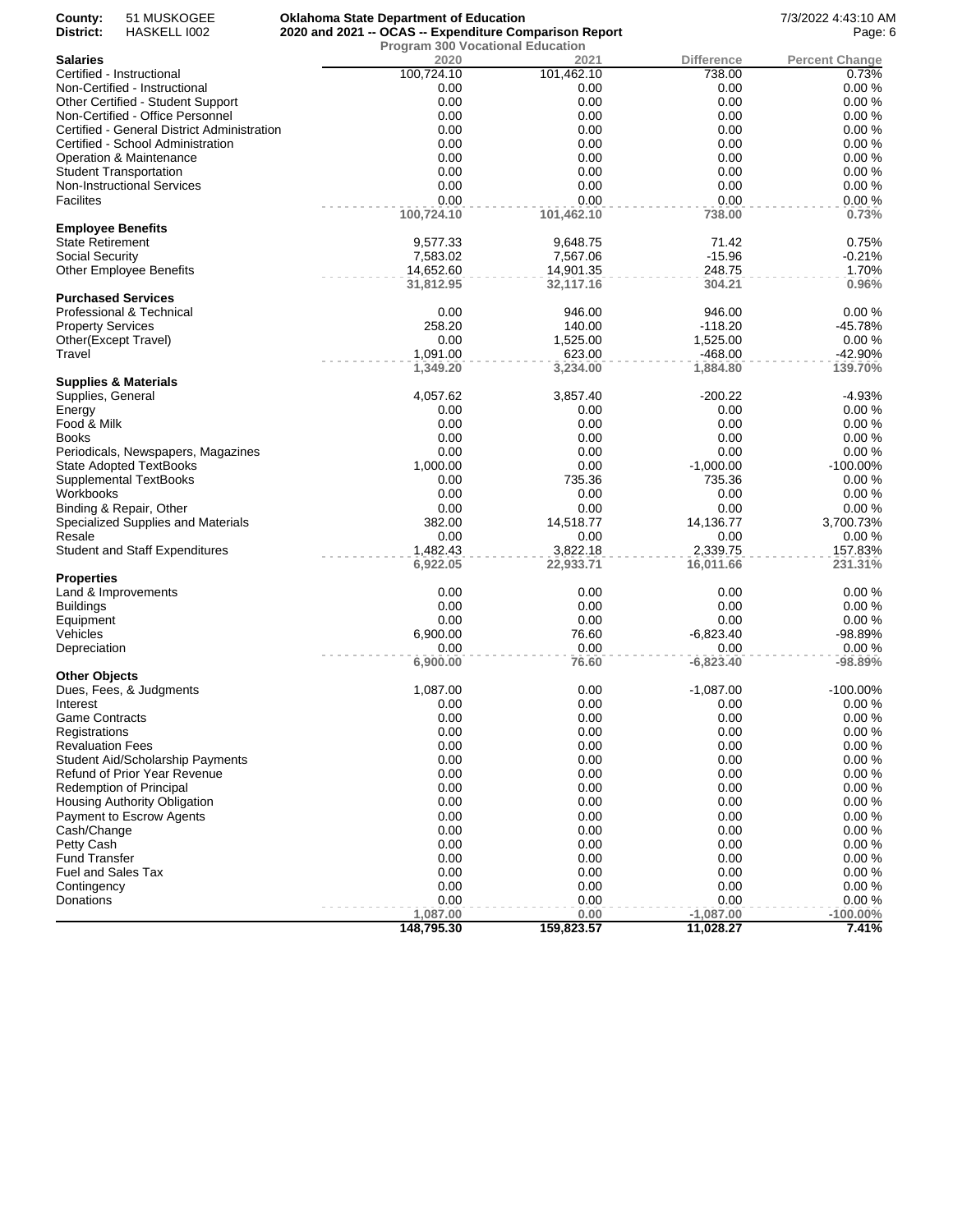| County:                  | 51 MUSKOGEE                                 | <b>Oklahoma State Department of Education</b>          |            |                   | 7/3/2022 4:43:10 AM   |
|--------------------------|---------------------------------------------|--------------------------------------------------------|------------|-------------------|-----------------------|
| District:                | HASKELL 1002                                | 2020 and 2021 -- OCAS -- Expenditure Comparison Report | Page: 7    |                   |                       |
|                          |                                             | Program 400, Except 430, Special Needs                 |            |                   |                       |
| <b>Salaries</b>          |                                             | 2020                                                   | 2021       | <b>Difference</b> | <b>Percent Change</b> |
|                          | Certified - Instructional                   | 125,513.29                                             | 151,973.03 | 26,459.74         | 21.08%                |
|                          | Non-Certified - Instructional               | 69,083.14                                              | 71,359.53  | 2,276.39          | 3.30%                 |
|                          | Other Certified - Student Support           | 26,747.85                                              | 25,876.52  | $-871.33$         | $-3.26%$              |
|                          | Non-Certified - Office Personnel            | 0.00                                                   | 0.00       | 0.00              | 0.00%                 |
|                          | Certified - General District Administration | 0.00                                                   | 0.00       | 0.00              | 0.00%                 |
|                          | Certified - School Administration           | 20,895.64                                              | 34,669.60  | 13,773.96         | 65.92%                |
|                          | Operation & Maintenance                     | 0.00                                                   | 0.00       | 0.00              | 0.00%                 |
|                          | <b>Student Transportation</b>               | 0.00                                                   | 0.00       | 0.00              | 0.00%                 |
|                          | Non-Instructional Services                  | 0.00                                                   | 0.00       | 0.00              | 0.00%                 |
| <b>Facilites</b>         |                                             | 0.00                                                   | 0.00       | 0.00              | 0.00%                 |
|                          |                                             | 242,239.92                                             | 283,878.68 | 41,638.76         | 17.19%                |
| <b>Employee Benefits</b> |                                             |                                                        |            |                   |                       |
| <b>State Retirement</b>  |                                             | 44,374.77                                              | 46,729.57  | 2,354.80          | 5.31%                 |
| Social Security          |                                             | 17,412.81                                              | 19,938.29  | 2,525.48          | 14.50%                |
|                          | <b>Other Employee Benefits</b>              | 31,908.79                                              | 30,086.71  | $-1,822.08$       | $-5.71%$              |
|                          |                                             | 93,696.37                                              | 96,754.57  | 3,058.20          | 3.26%                 |
|                          | <b>Purchased Services</b>                   |                                                        |            |                   |                       |
|                          | Professional & Technical                    | 0.00                                                   | 0.00       | 0.00              | 0.00%                 |
| <b>Property Services</b> |                                             | 0.00                                                   | 0.00       | 0.00              | 0.00%                 |
|                          |                                             |                                                        |            |                   |                       |
|                          | Other(Except Travel)                        | 165.00                                                 | 172.60     | 7.60              | 4.61%                 |
| Travel                   |                                             | 0.00                                                   | 0.00       | 0.00              | 0.00%                 |
|                          |                                             | 165.00                                                 | 172.60     | 7.60              | 4.61%                 |
|                          | <b>Supplies &amp; Materials</b>             |                                                        |            |                   |                       |
| Supplies, General        |                                             | 4,467.45                                               | 33,794.79  | 29,327.34         | 656.47%               |
| Energy                   |                                             | 0.00                                                   | 0.00       | 0.00              | 0.00%                 |
| Food & Milk              |                                             | 0.00                                                   | 0.00       | 0.00              | 0.00%                 |
| <b>Books</b>             |                                             | 3,680.99                                               | 3,976.06   | 295.07            | 8.02%                 |
|                          | Periodicals, Newspapers, Magazines          | 0.00                                                   | 84.36      | 84.36             | 0.00%                 |
|                          | <b>State Adopted TextBooks</b>              | 0.00                                                   | 0.00       | 0.00              | 0.00%                 |
|                          | <b>Supplemental TextBooks</b>               | 0.00                                                   | 0.00       | 0.00              | 0.00%                 |
| Workbooks                |                                             | 0.00                                                   | 0.00       | 0.00              | 0.00%                 |
|                          | Binding & Repair, Other                     | 0.00                                                   | 0.00       | 0.00              | 0.00%                 |
|                          | Specialized Supplies and Materials          | 91,157.67                                              | 10,002.59  | $-81,155.08$      | -89.03%               |
| Resale                   |                                             | 0.00                                                   | 0.00       | 0.00              | 0.00%                 |
|                          | <b>Student and Staff Expenditures</b>       | 0.00                                                   | 1,357.37   | 1,357.37          | 0.00%                 |
|                          |                                             | 99,306.11                                              | 49,215.17  | $-50,090.94$      | $-50.44%$             |
| <b>Properties</b>        |                                             |                                                        |            |                   |                       |
|                          | Land & Improvements                         | 0.00                                                   | 0.00       | 0.00              | 0.00%                 |
| <b>Buildings</b>         |                                             | 0.00                                                   | 0.00       | 0.00              | 0.00%                 |
|                          |                                             |                                                        |            |                   |                       |
| Equipment                |                                             | 0.00                                                   | 0.00       | 0.00              | 0.00%                 |
| Vehicles                 |                                             | 0.00                                                   | 0.00       | 0.00              | 0.00%                 |
| Depreciation             |                                             | 0.00                                                   | 0.00       | 0.00              | 0.00%                 |
|                          |                                             | 0.00                                                   | 0.00       | 0.00              | 0.00%                 |
| <b>Other Objects</b>     |                                             |                                                        |            |                   |                       |
|                          | Dues, Fees, & Judgments                     | 0.00                                                   | 0.00       | 0.00              | 0.00%                 |
| Interest                 |                                             | 0.00                                                   | 0.00       | 0.00              | 0.00%                 |
| <b>Game Contracts</b>    |                                             | 0.00                                                   | 0.00       | 0.00              | 0.00%                 |
| Registrations            |                                             | 0.00                                                   | 0.00       | 0.00              | 0.00%                 |
| <b>Revaluation Fees</b>  |                                             | 0.00                                                   | 0.00       | 0.00              | 0.00%                 |
|                          | <b>Student Aid/Scholarship Payments</b>     | 0.00                                                   | 0.00       | 0.00              | 0.00%                 |
|                          | <b>Refund of Prior Year Revenue</b>         | 0.00                                                   | 0.00       | 0.00              | 0.00%                 |
|                          | Redemption of Principal                     | 0.00                                                   | 0.00       | 0.00              | 0.00%                 |
|                          | Housing Authority Obligation                | 0.00                                                   | 0.00       | 0.00              | 0.00%                 |
|                          | Payment to Escrow Agents                    | 0.00                                                   | 0.00       | 0.00              | 0.00%                 |
| Cash/Change              |                                             | 0.00                                                   | 0.00       | 0.00              | 0.00%                 |
| Petty Cash               |                                             | 0.00                                                   | 0.00       | 0.00              | 0.00%                 |
| <b>Fund Transfer</b>     |                                             | 0.00                                                   | 0.00       | 0.00              | 0.00%                 |
| Fuel and Sales Tax       |                                             | 0.00                                                   | 0.00       | 0.00              | 0.00%                 |
|                          |                                             |                                                        |            |                   |                       |
| Contingency              |                                             | 0.00                                                   | 0.00       | 0.00              | 0.00%                 |
| Donations                |                                             | 0.00                                                   | 0.00       | 0.00              | 0.00%                 |
|                          |                                             | 0.00                                                   | 0.00       | 0.00              | 0.00%                 |
|                          |                                             | 435,407.40                                             | 430,021.02 | $-5,386.38$       | $-1.24%$              |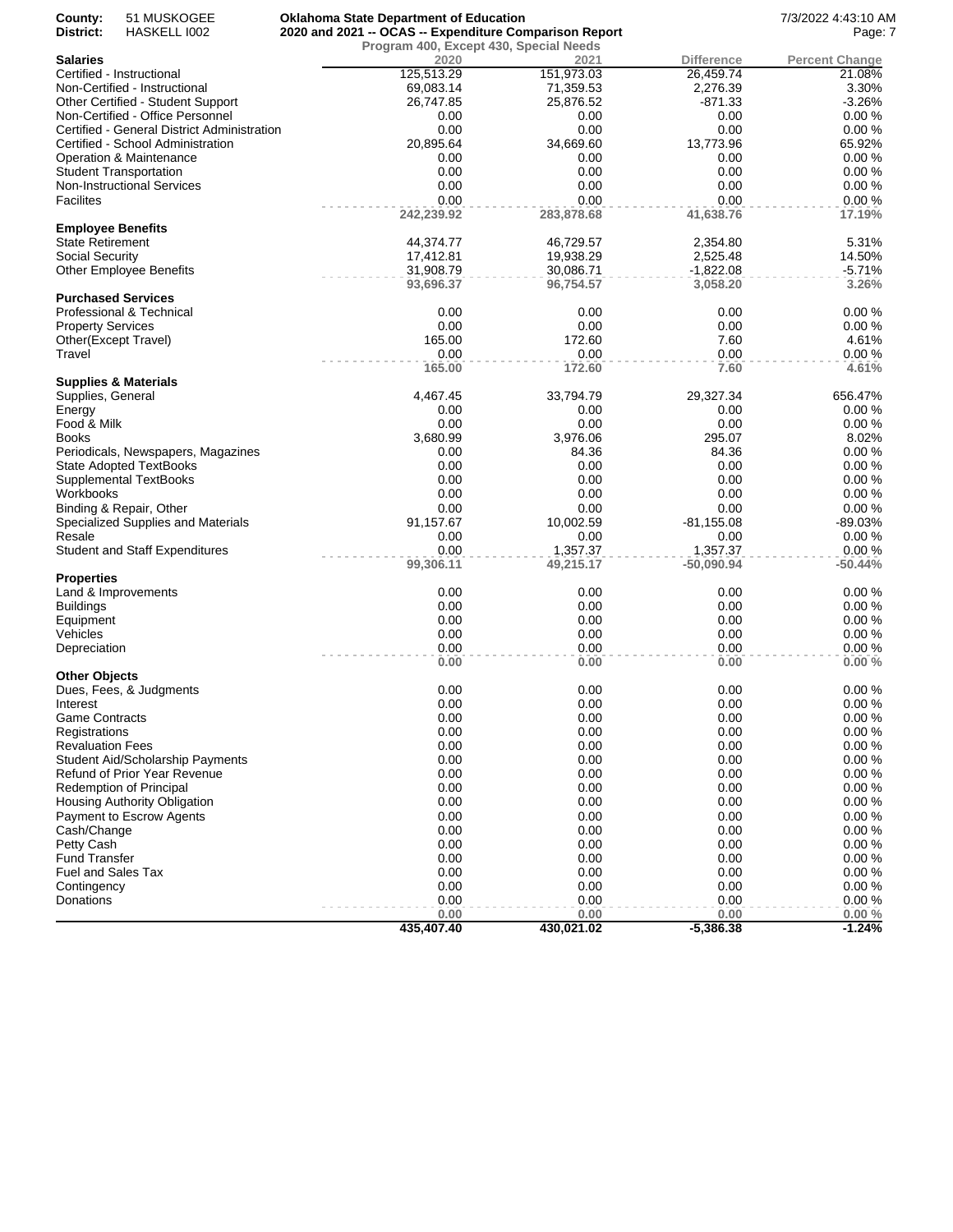| County:                  | 51 MUSKOGEE                                 | <b>Oklahoma State Department of Education</b>          |              |                   | 7/3/2022 4:43:10 AM   |
|--------------------------|---------------------------------------------|--------------------------------------------------------|--------------|-------------------|-----------------------|
| District:                | HASKELL 1002                                | 2020 and 2021 -- OCAS -- Expenditure Comparison Report | Page: 8      |                   |                       |
|                          |                                             | <b>Program 430, Alternative Education</b>              |              |                   |                       |
| Salaries                 |                                             | 2020                                                   | 2021         | <b>Difference</b> | <b>Percent Change</b> |
|                          | Certified - Instructional                   | 31,534.94                                              | 0.00         | $-31,534.94$      | -100.00%              |
|                          | Non-Certified - Instructional               | 0.00                                                   | 0.00         | 0.00              | 0.00%                 |
|                          | Other Certified - Student Support           | 0.00                                                   | 0.00         | 0.00              | 0.00%                 |
|                          | Non-Certified - Office Personnel            | 0.00                                                   | 0.00         | 0.00              | 0.00%                 |
|                          | Certified - General District Administration | 0.00                                                   | 0.00         | 0.00              | 0.00%                 |
|                          | Certified - School Administration           | 7,686.72                                               | 31,930.00    | 24,243.28         | 315.39%               |
|                          | Operation & Maintenance                     | 0.00                                                   | 0.00         | 0.00              | 0.00%                 |
|                          | <b>Student Transportation</b>               | 0.00                                                   | 0.00         | 0.00              | 0.00%                 |
|                          | Non-Instructional Services                  | 0.00                                                   | 0.00         | 0.00              | 0.00%                 |
| Facilites                |                                             | 0.00                                                   | 0.00         | 0.00              | 0.00%                 |
| <b>Employee Benefits</b> |                                             | 39,221.66                                              | 31,930.00    | $-7,291.66$       | $-18.59%$             |
| State Retirement         |                                             | 4,262.65                                               | 5,237.82     | 975.17            | 22.88%                |
| Social Security          |                                             | 2,841.57                                               | 2,407.80     | -433.77           | $-15.27%$             |
|                          | <b>Other Employee Benefits</b>              | 76.50                                                  | 0.00         | $-76.50$          | $-100.00\%$           |
|                          |                                             | 7,180.72                                               | 7,645.62     | 464.90            | 6.47%                 |
|                          | <b>Purchased Services</b>                   |                                                        |              |                   |                       |
|                          | Professional & Technical                    | 0.00                                                   | 0.00         | 0.00              | 0.00%                 |
| <b>Property Services</b> |                                             | 0.00                                                   | 0.00         | 0.00              | 0.00%                 |
| Other(Except Travel)     |                                             | 2,150.71                                               | 380.00       | $-1,770.71$       | $-82.33%$             |
| Travel                   |                                             | 0.00                                                   | 0.00         | 0.00              | 0.00%                 |
|                          |                                             | 2,150.71                                               | 380.00       | $-1,770.71$       | $-82.33%$             |
|                          | <b>Supplies &amp; Materials</b>             |                                                        |              |                   |                       |
| Supplies, General        |                                             | 0.00                                                   | 0.00         | 0.00              | 0.00%                 |
| Energy                   |                                             | 0.00                                                   | 0.00         | 0.00              | 0.00%                 |
| Food & Milk              |                                             | 0.00                                                   | 0.00         | 0.00              | 0.00%                 |
| Books                    |                                             | 0.00                                                   | 0.00         | 0.00              | 0.00%                 |
|                          | Periodicals, Newspapers, Magazines          | 0.00                                                   | 0.00         | 0.00              | 0.00%                 |
|                          | <b>State Adopted TextBooks</b>              | 0.00                                                   | 0.00         | 0.00              | 0.00%                 |
|                          | Supplemental TextBooks                      | 0.00                                                   | 0.00         | 0.00              | 0.00%                 |
| Workbooks                |                                             | 0.00                                                   | 0.00         | 0.00              | 0.00%                 |
|                          | Binding & Repair, Other                     | 0.00                                                   | 0.00         | 0.00              | 0.00%                 |
|                          | Specialized Supplies and Materials          | 0.00                                                   | 0.00         | 0.00              | 0.00%                 |
| Resale                   |                                             | 0.00                                                   | 0.00         | 0.00              | 0.00%                 |
|                          | <b>Student and Staff Expenditures</b>       | 0.00                                                   | 0.00         | 0.00              | 0.00%                 |
| Properties               |                                             | 0.00                                                   | 0.00         | 0.00              | 0.00%                 |
|                          | Land & Improvements                         | 0.00                                                   | 0.00         | 0.00              | 0.00%                 |
| <b>Buildings</b>         |                                             | 0.00                                                   | 0.00         | 0.00              | 0.00%                 |
| Equipment                |                                             | 0.00                                                   | 0.00         | 0.00              | 0.00%                 |
|                          |                                             | 0.00                                                   | 0.00         | 0.00              | 0.00%                 |
| Vehicles                 |                                             |                                                        |              |                   |                       |
| Depreciation             |                                             | 0.00<br>0.00                                           | 0.00<br>0.00 | 0.00<br>0.00      | 0.00%<br>0.00%        |
| <b>Other Objects</b>     |                                             |                                                        |              |                   |                       |
|                          | Dues, Fees, & Judgments                     | 0.00                                                   | 0.00         | 0.00              | 0.00%                 |
| Interest                 |                                             | 0.00                                                   | 0.00         | 0.00              | 0.00%                 |
| <b>Game Contracts</b>    |                                             | 0.00                                                   | 0.00         | 0.00              | 0.00%                 |
| Registrations            |                                             | 0.00                                                   | 0.00         | 0.00              | 0.00%                 |
| <b>Revaluation Fees</b>  |                                             | 0.00                                                   | 0.00         | 0.00              | 0.00%                 |
|                          | Student Aid/Scholarship Payments            | 0.00                                                   | 0.00         | 0.00              | 0.00%                 |
|                          | Refund of Prior Year Revenue                | 0.00                                                   | 0.00         | 0.00              | 0.00%                 |
|                          | Redemption of Principal                     | 0.00                                                   | 0.00         | 0.00              | 0.00%                 |
|                          | Housing Authority Obligation                | 0.00                                                   | 0.00         | 0.00              | 0.00%                 |
|                          | Payment to Escrow Agents                    | 0.00                                                   | 0.00         | 0.00              | 0.00%                 |
| Cash/Change              |                                             | 0.00                                                   | 0.00         | 0.00              | 0.00%                 |
| Petty Cash               |                                             | 0.00                                                   | 0.00         | 0.00              | 0.00%                 |
| <b>Fund Transfer</b>     |                                             | 0.00                                                   | 0.00         | 0.00              | 0.00%                 |
| Fuel and Sales Tax       |                                             | 0.00                                                   | 0.00         | 0.00              | 0.00%                 |
|                          |                                             | 0.00                                                   | 0.00         | 0.00              | 0.00%                 |
| Contingency<br>Donations |                                             | 0.00                                                   | 0.00         | 0.00              | 0.00%                 |
|                          |                                             | 0.00                                                   | 0.00         | 0.00              | $0.00 \%$             |
|                          |                                             | 48,553.09                                              | 39,955.62    | $-8,597.47$       | $-17.71%$             |
|                          |                                             |                                                        |              |                   |                       |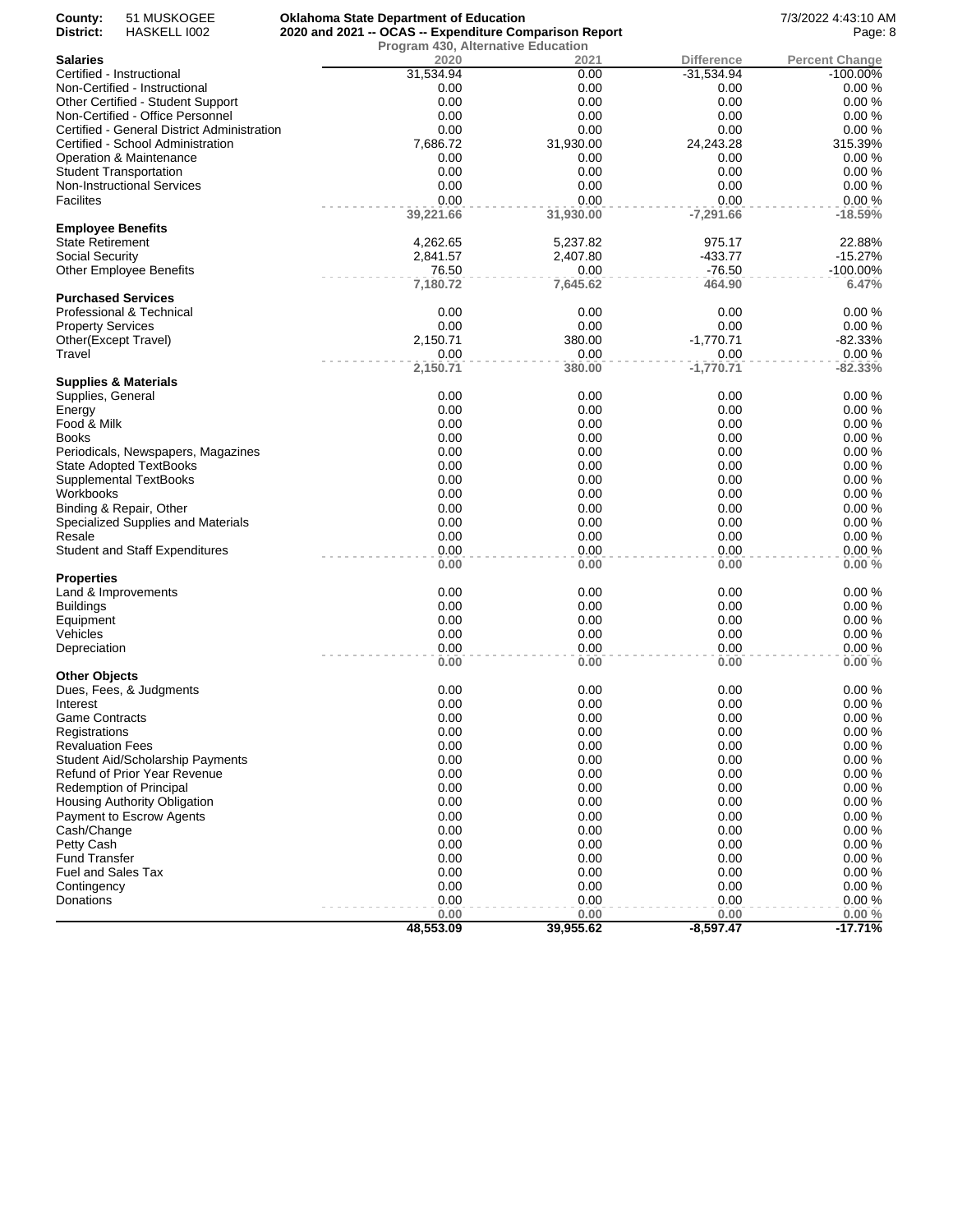| County:<br>District:     | 51 MUSKOGEE<br>HASKELL 1002                 | <b>Oklahoma State Department of Education</b><br>2020 and 2021 -- OCAS -- Expenditure Comparison Report |              |                   | 7/3/2022 4:43:10 AM<br>Page: 9 |
|--------------------------|---------------------------------------------|---------------------------------------------------------------------------------------------------------|--------------|-------------------|--------------------------------|
|                          |                                             | <b>Program 500, Continuing Education</b>                                                                |              |                   |                                |
| <b>Salaries</b>          |                                             | 2020                                                                                                    | 2021         | <b>Difference</b> | <b>Percent Change</b>          |
|                          | Certified - Instructional                   | 0.00                                                                                                    | 0.00         | 0.00              | 0.00%                          |
|                          | Non-Certified - Instructional               | 0.00                                                                                                    | 0.00         | 0.00              | 0.00%                          |
|                          | Other Certified - Student Support           | 0.00                                                                                                    | 0.00         | 0.00              | 0.00%                          |
|                          | Non-Certified - Office Personnel            | 0.00                                                                                                    | 0.00         | 0.00              | 0.00%                          |
|                          | Certified - General District Administration | 0.00                                                                                                    | 0.00         | 0.00              | 0.00%                          |
|                          | Certified - School Administration           | 0.00                                                                                                    | 0.00         | 0.00              | 0.00%                          |
|                          | Operation & Maintenance                     | 0.00                                                                                                    | 0.00         | 0.00              | 0.00%                          |
|                          | Student Transportation                      | 0.00                                                                                                    | 0.00         | 0.00              | 0.00%                          |
|                          | <b>Non-Instructional Services</b>           | 0.00                                                                                                    | 0.00         | 0.00              | 0.00%                          |
| <b>Facilites</b>         |                                             | 0.00                                                                                                    | 0.00         | 0.00              | 0.00%                          |
| <b>Employee Benefits</b> |                                             | 0.00                                                                                                    | 0.00         | 0.00              | 0.00%                          |
| State Retirement         |                                             | 0.00                                                                                                    | 0.00         | 0.00              | 0.00%                          |
| Social Security          |                                             | 0.00                                                                                                    | 0.00         | 0.00              | 0.00%                          |
|                          | <b>Other Employee Benefits</b>              | 0.00                                                                                                    | 0.00         | 0.00              | 0.00%                          |
|                          |                                             | 0.00                                                                                                    | 0.00         | 0.00              | 0.00%                          |
|                          | <b>Purchased Services</b>                   |                                                                                                         |              |                   |                                |
|                          | Professional & Technical                    | 0.00                                                                                                    | 0.00         | 0.00              | 0.00%                          |
| <b>Property Services</b> |                                             | 0.00                                                                                                    | 0.00         | 0.00              | 0.00%                          |
|                          | Other(Except Travel)                        | 0.00                                                                                                    | 0.00         | 0.00              | 0.00%                          |
| Travel                   |                                             | 0.00<br>0.00                                                                                            | 0.00<br>0.00 | 0.00<br>0.00      | 0.00%<br>0.00%                 |
|                          | <b>Supplies &amp; Materials</b>             |                                                                                                         |              |                   |                                |
| Supplies, General        |                                             | 0.00                                                                                                    | 0.00         | 0.00              | 0.00%                          |
| Energy                   |                                             | 0.00                                                                                                    | 0.00         | 0.00              | 0.00%                          |
| Food & Milk              |                                             | 0.00                                                                                                    | 0.00         | 0.00              | 0.00%                          |
| Books                    |                                             | 0.00                                                                                                    | 0.00         | 0.00              | 0.00%                          |
|                          | Periodicals, Newspapers, Magazines          | 0.00                                                                                                    | 0.00         | 0.00              | 0.00%                          |
|                          | State Adopted TextBooks                     | 0.00                                                                                                    | 0.00         | 0.00              | 0.00%                          |
|                          | Supplemental TextBooks                      | 0.00                                                                                                    | 0.00         | 0.00              | 0.00%                          |
| Workbooks                |                                             | 0.00                                                                                                    | 0.00         | 0.00              | 0.00%                          |
|                          | Binding & Repair, Other                     | 0.00                                                                                                    | 0.00         | 0.00              | 0.00%                          |
|                          | Specialized Supplies and Materials          | 0.00                                                                                                    | 0.00         | 0.00              | 0.00%                          |
| Resale                   |                                             | 0.00                                                                                                    | 0.00         | 0.00              | 0.00%                          |
|                          | <b>Student and Staff Expenditures</b>       | 0.00                                                                                                    | 0.00         | 0.00              | 0.00%                          |
| Properties               |                                             | 0.00                                                                                                    | 0.00         | 0.00              | 0.00%                          |
|                          | Land & Improvements                         | 0.00                                                                                                    | 0.00         | 0.00              | 0.00%                          |
|                          |                                             | 0.00                                                                                                    | 0.00         | 0.00              | 0.00%                          |
| <b>Buildings</b>         |                                             | 0.00                                                                                                    |              | 0.00              | 0.00%                          |
| Equipment<br>Vehicles    |                                             | 0.00                                                                                                    | 0.00<br>0.00 | 0.00              | 0.00%                          |
| Depreciation             |                                             | 0.00                                                                                                    | 0.00         | 0.00              | 0.00%                          |
|                          |                                             | 0.00                                                                                                    | 0.00         | 0.00              | 0.00%                          |
| <b>Other Objects</b>     |                                             |                                                                                                         |              |                   |                                |
|                          | Dues, Fees, & Judgments                     | 0.00                                                                                                    | 0.00         | 0.00              | 0.00%                          |
| Interest                 |                                             | 0.00                                                                                                    | 0.00         | 0.00              | 0.00%                          |
| Game Contracts           |                                             | 0.00                                                                                                    | 0.00         | 0.00              | 0.00%                          |
| Registrations            |                                             | 0.00                                                                                                    | 0.00         | 0.00              | 0.00%                          |
| <b>Revaluation Fees</b>  |                                             | 0.00                                                                                                    | 0.00         | 0.00              | 0.00%                          |
|                          | <b>Student Aid/Scholarship Payments</b>     | 0.00                                                                                                    | 0.00         | 0.00              | 0.00%                          |
|                          | <b>Refund of Prior Year Revenue</b>         | 0.00                                                                                                    | 0.00         | 0.00              | 0.00%                          |
|                          | <b>Redemption of Principal</b>              | 0.00                                                                                                    | 0.00         | 0.00              | 0.00%                          |
|                          | Housing Authority Obligation                | 0.00                                                                                                    | 0.00         | 0.00              | 0.00%                          |
|                          | Payment to Escrow Agents                    | 0.00                                                                                                    | 0.00         | 0.00              | 0.00%                          |
| Cash/Change              |                                             | 0.00                                                                                                    | 0.00         | 0.00              | 0.00%                          |
| Petty Cash               |                                             | 0.00                                                                                                    | 0.00         | 0.00              | 0.00%                          |
| <b>Fund Transfer</b>     |                                             | 0.00                                                                                                    | 0.00         | 0.00              | 0.00%                          |
| Fuel and Sales Tax       |                                             | 0.00                                                                                                    | 0.00         | 0.00              | 0.00%                          |
| Contingency              |                                             | 0.00                                                                                                    | 0.00         | 0.00              | 0.00%                          |
| Donations                |                                             | 0.00                                                                                                    | 0.00         | 0.00              | 0.00%                          |
|                          |                                             | 0.00                                                                                                    | 0.00         | 0.00              | 0.00%                          |
|                          |                                             | 0.00                                                                                                    | 0.00         | 0.00              | 0.00%                          |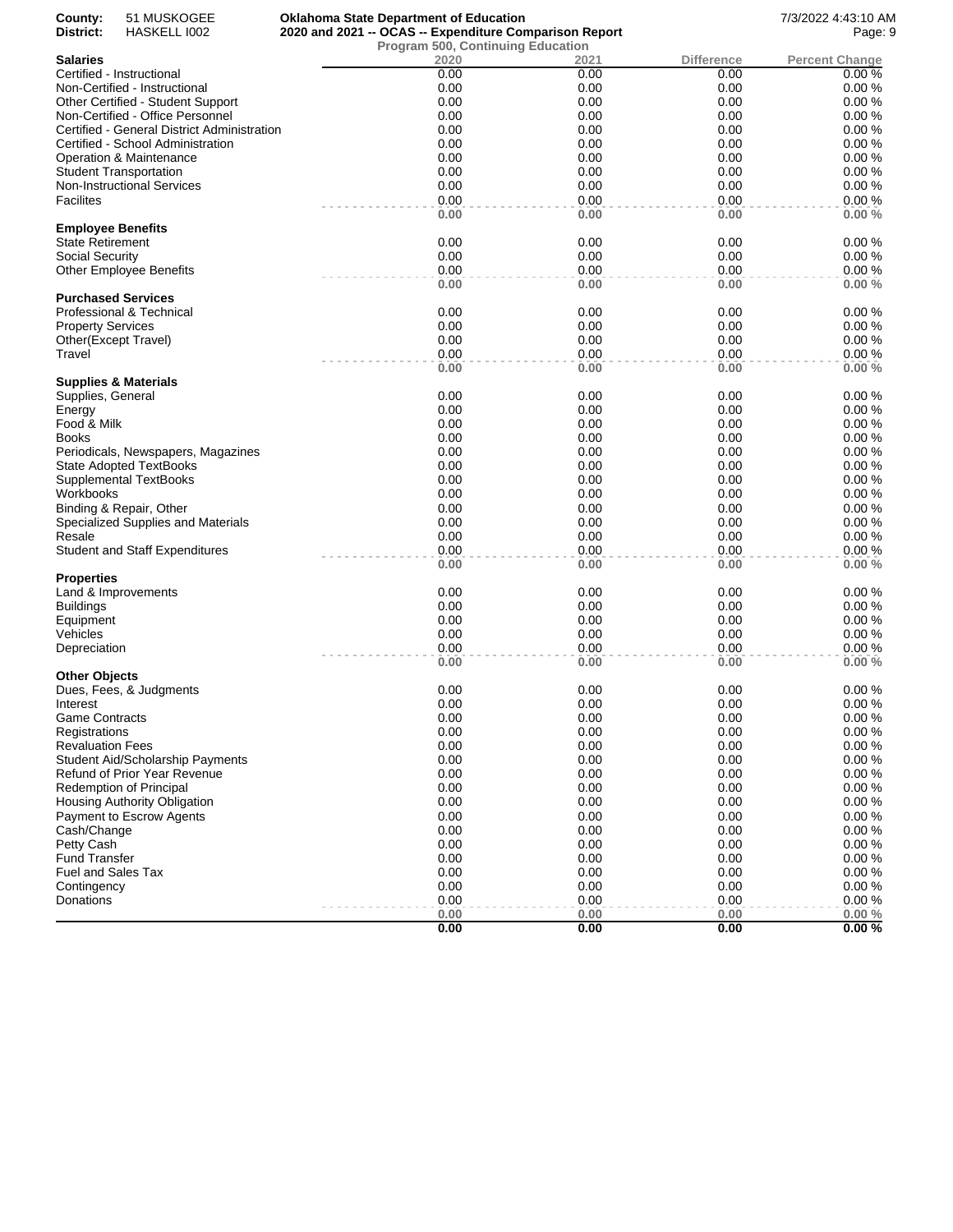| County:                                      | 51 MUSKOGEE                                 | <b>Oklahoma State Department of Education</b>          |                |                   | 7/3/2022 4:43:10 AM   |
|----------------------------------------------|---------------------------------------------|--------------------------------------------------------|----------------|-------------------|-----------------------|
| District:                                    | HASKELL 1002                                | 2020 and 2021 -- OCAS -- Expenditure Comparison Report | Page: 10       |                   |                       |
| Salaries                                     |                                             | Program 600 & 900, Community/Extra Curricular<br>2020  | 2021           | <b>Difference</b> | <b>Percent Change</b> |
|                                              | Certified - Instructional                   | 2,550.00                                               | 1,800.00       | $-750.00$         | $-29.41%$             |
|                                              | Non-Certified - Instructional               | 0.00                                                   | 0.00           | 0.00              | 0.00%                 |
|                                              | Other Certified - Student Support           | 0.00                                                   | 0.00           | 0.00              | 0.00%                 |
|                                              | Non-Certified - Office Personnel            | 0.00                                                   | 0.00           | 0.00              | 0.00%                 |
|                                              | Certified - General District Administration | 0.00                                                   | 0.00           | 0.00              | 0.00%                 |
|                                              | Certified - School Administration           | 0.00                                                   | 0.00           | 0.00              | 0.00%                 |
|                                              | Operation & Maintenance                     | 0.00                                                   | 0.00           | 0.00              | 0.00%                 |
|                                              | <b>Student Transportation</b>               | 0.00                                                   | 0.00           | 0.00              | 0.00%                 |
|                                              | Non-Instructional Services                  | 0.00                                                   | 0.00           | 0.00              | 0.00%                 |
| Facilites                                    |                                             | 0.00                                                   | 0.00           | 0.00              | 0.00%                 |
|                                              |                                             | 2,550.00                                               | 1,800.00       | $-750.00$         | $-29.41%$             |
| <b>Employee Benefits</b><br>State Retirement |                                             | 0.00                                                   |                |                   | 0.00%                 |
|                                              |                                             | 195.08                                                 | 0.00<br>137.70 | 0.00<br>$-57.38$  | $-29.41%$             |
| Social Security                              | <b>Other Employee Benefits</b>              | 0.00                                                   | 0.00           | 0.00              | 0.00%                 |
|                                              |                                             | 195.08                                                 | 137.70         | $-57.38$          | $-29.41%$             |
|                                              | <b>Purchased Services</b>                   |                                                        |                |                   |                       |
|                                              | Professional & Technical                    | 342.28                                                 | 3,227.25       | 2,884.97          | 842.87%               |
| <b>Property Services</b>                     |                                             | 0.00                                                   | 0.00           | 0.00              | 0.00%                 |
| Other(Except Travel)                         |                                             | 1,045.13                                               | 0.00           | $-1,045.13$       | -100.00%              |
| Travel                                       |                                             | 0.00                                                   | 0.00           | 0.00              | 0.00%                 |
|                                              |                                             | 1,387.41                                               | 3,227.25       | 1,839.84          | 132.61%               |
|                                              | Supplies & Materials                        |                                                        |                |                   |                       |
| Supplies, General                            |                                             | 4,287.56                                               | 2,661.79       | $-1,625.77$       | $-37.92%$             |
| Energy                                       |                                             | 0.00                                                   | 0.00           | 0.00              | 0.00%                 |
| Food & Milk                                  |                                             | 0.00<br>668.64                                         | 0.00           | 0.00              | 0.00%<br>$-32.72%$    |
| Books                                        | Periodicals, Newspapers, Magazines          | 0.00                                                   | 449.85<br>0.00 | $-218.79$<br>0.00 | 0.00%                 |
|                                              | State Adopted TextBooks                     | 0.00                                                   | 0.00           | 0.00              | 0.00%                 |
|                                              | Supplemental TextBooks                      | 0.00                                                   | 0.00           | 0.00              | 0.00%                 |
| Workbooks                                    |                                             | 0.00                                                   | 0.00           | 0.00              | 0.00%                 |
|                                              | Binding & Repair, Other                     | 0.00                                                   | 0.00           | 0.00              | 0.00%                 |
|                                              | Specialized Supplies and Materials          | 9,956.13                                               | 4,543.24       | $-5,412.89$       | $-54.37%$             |
| Resale                                       |                                             | 65,239.17                                              | 25,232.96      | $-40,006.21$      | $-61.32%$             |
|                                              | <b>Student and Staff Expenditures</b>       | 29,662.73                                              | 32,439.20      | 2,776.47          | 9.36%                 |
|                                              |                                             | 109,814.23                                             | 65,327.04      | -44,487.19        | $-40.51%$             |
| Properties                                   |                                             |                                                        |                |                   |                       |
|                                              | Land & Improvements                         | 0.00                                                   | 0.00           | 0.00              | 0.00%                 |
| <b>Buildings</b>                             |                                             | 0.00                                                   | 0.00           | 0.00              | 0.00%                 |
| Equipment                                    |                                             | 0.00                                                   | 0.00           | 0.00              | 0.00%                 |
| Vehicles                                     |                                             | 0.00                                                   | 0.00           | 0.00              | 0.00%                 |
| Depreciation                                 |                                             | 0.00                                                   | 0.00           | 0.00              | 0.00%                 |
| Other Objects                                |                                             | 0.00                                                   | 0.00           | 0.00              | 0.00%                 |
|                                              | Dues, Fees, & Judgments                     | 3,918.25                                               | 1,525.00       | $-2,393.25$       | -61.08%               |
| Interest                                     |                                             | 0.00                                                   | 0.00           | 0.00              | 0.00%                 |
| Game Contracts                               |                                             | 0.00                                                   | 0.00           | 0.00              | 0.00%                 |
| Registrations                                |                                             | 0.00                                                   | 0.00           | 0.00              | 0.00%                 |
| <b>Revaluation Fees</b>                      |                                             | 0.00                                                   | 0.00           | 0.00              | 0.00%                 |
|                                              | <b>Student Aid/Scholarship Payments</b>     | 0.00                                                   | 0.00           | 0.00              | 0.00%                 |
|                                              | Refund of Prior Year Revenue                | 0.00                                                   | 0.00           | 0.00              | 0.00%                 |
|                                              | <b>Redemption of Principal</b>              | 0.00                                                   | 0.00           | 0.00              | 0.00%                 |
|                                              | <b>Housing Authority Obligation</b>         | 0.00                                                   | 0.00           | 0.00              | 0.00%                 |
|                                              | Payment to Escrow Agents                    | 0.00                                                   | 0.00           | 0.00              | 0.00%                 |
| Cash/Change                                  |                                             | 770.00                                                 | 600.00         | $-170.00$         | $-22.08%$             |
| Petty Cash                                   |                                             | 0.00                                                   | 0.00           | 0.00              | 0.00%                 |
| <b>Fund Transfer</b>                         |                                             | 0.00                                                   | 0.00           | 0.00              | 0.00%                 |
| Fuel and Sales Tax                           |                                             | 0.00                                                   | 0.00           | 0.00              | 0.00%                 |
| Contingency                                  |                                             | 0.00                                                   | 0.00           | 0.00              | 0.00%                 |
| Donations                                    |                                             | 0.00                                                   | 0.00           | 0.00              | 0.00%                 |
|                                              |                                             | 4,688.25                                               | 2,125.00       | $-2,563.25$       | $-54.67%$             |
|                                              |                                             | 118,634.97                                             | 72,616.99      | -46,017.98        | $-38.79%$             |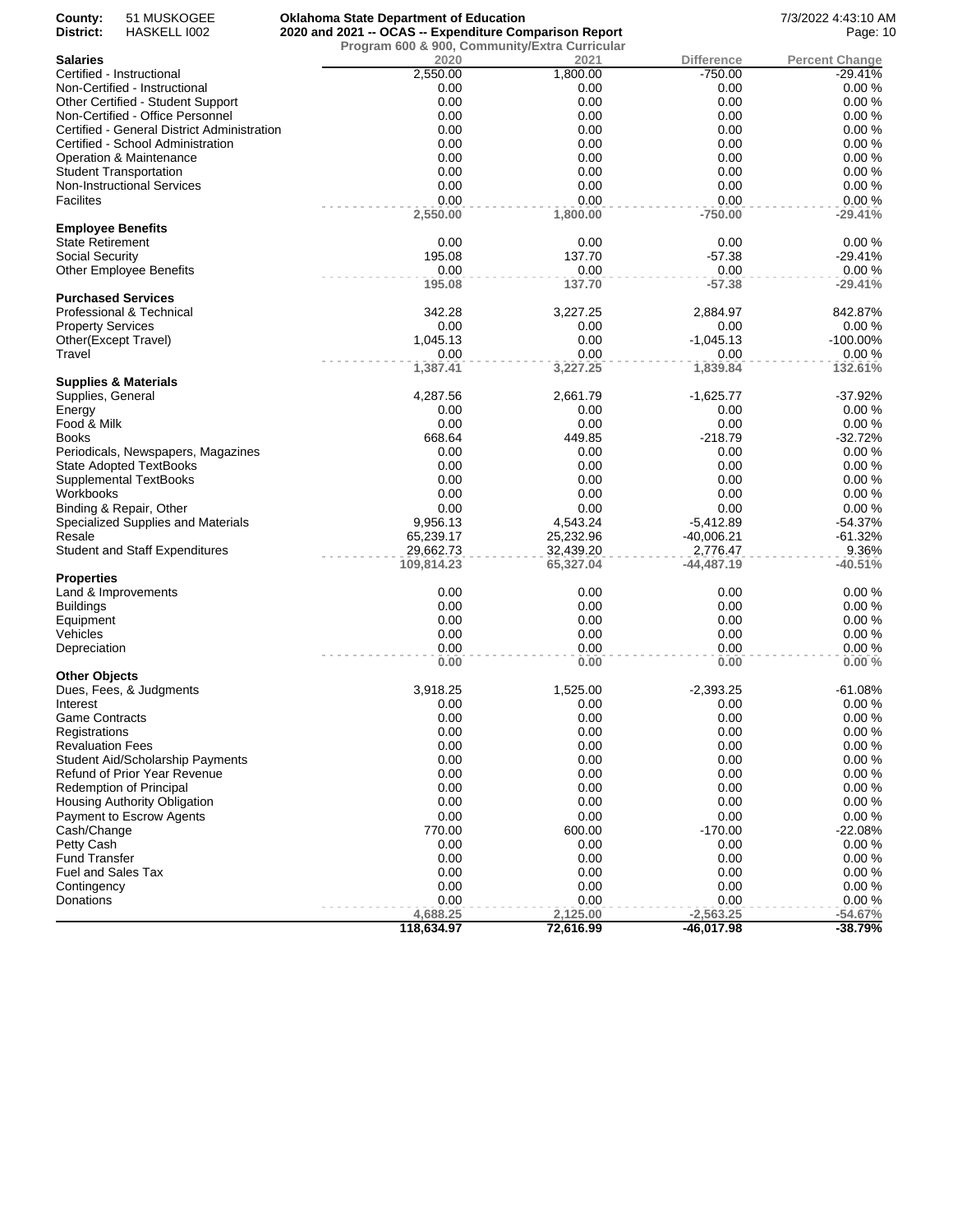| County:<br>District:      | 51 MUSKOGEE<br>HASKELL 1002                 | <b>Oklahoma State Department of Education</b><br>2020 and 2021 -- OCAS -- Expenditure Comparison Report | 7/3/2022 4:43:10 AM<br>Page: 11        |                   |                       |
|---------------------------|---------------------------------------------|---------------------------------------------------------------------------------------------------------|----------------------------------------|-------------------|-----------------------|
|                           |                                             |                                                                                                         | <b>Program 800, Competitive Sports</b> |                   |                       |
| <b>Salaries</b>           |                                             | 2020                                                                                                    | 2021                                   | <b>Difference</b> | <b>Percent Change</b> |
|                           | Certified - Instructional                   | 207,643.31                                                                                              | 179,691.73                             | $-27,951.58$      | $-13.46%$             |
|                           | Non-Certified - Instructional               | 0.00                                                                                                    | 0.00                                   | 0.00              | 0.00%                 |
|                           | Other Certified - Student Support           | 64,900.00                                                                                               | 51,762.32                              | $-13,137.68$      | $-20.24%$             |
|                           | Non-Certified - Office Personnel            | 2,517.00                                                                                                | 798.00                                 | $-1,719.00$       | $-68.30%$             |
|                           | Certified - General District Administration | 0.00                                                                                                    | 0.00                                   | 0.00              | 0.00%                 |
|                           | Certified - School Administration           | 6,000.00                                                                                                | 15,135.60                              | 9,135.60          | 152.26%               |
|                           | Operation & Maintenance                     | 0.00                                                                                                    | 0.00                                   | 0.00              | 0.00%                 |
|                           | <b>Student Transportation</b>               | 0.00                                                                                                    | 0.00                                   | 0.00              | 0.00%                 |
|                           | <b>Non-Instructional Services</b>           | 0.00                                                                                                    | 0.00                                   | 0.00              | 0.00%                 |
| <b>Facilites</b>          |                                             | 0.00                                                                                                    | 0.00                                   | 0.00              | 0.00%                 |
| <b>Employee Benefits</b>  |                                             | 281,060.31                                                                                              | 247,387.65                             | $-33,672.66$      | $-11.98%$             |
| <b>State Retirement</b>   |                                             | 29,236.52                                                                                               | 25,448.47                              | $-3,788.05$       | $-12.96%$             |
| Social Security           |                                             | 20,833.57                                                                                               | 18,491.75                              | $-2,341.82$       | $-11.24%$             |
|                           | <b>Other Employee Benefits</b>              | 29,232.45                                                                                               | 29,627.95                              | 395.50            | 1.35%                 |
|                           |                                             | 79,302.54                                                                                               | 73,568.17                              | $-5,734.37$       | $-7.23%$              |
|                           | <b>Purchased Services</b>                   |                                                                                                         |                                        |                   |                       |
|                           | Professional & Technical                    | 14,205.00                                                                                               | 15,015.00                              | 810.00            | 5.70%                 |
| <b>Property Services</b>  |                                             | 1,827.00                                                                                                | 1,497.00                               | $-330.00$         | $-18.06%$             |
|                           | Other(Except Travel)                        | 17.25                                                                                                   | 250.00                                 | 232.75            | 1,349.28%             |
| Travel                    |                                             | 0.00                                                                                                    | 0.00                                   | 0.00              | 0.00%                 |
|                           |                                             | 16,049.25                                                                                               | 16,762.00                              | 712.75            | 4.44%                 |
|                           | <b>Supplies &amp; Materials</b>             |                                                                                                         |                                        |                   |                       |
| Supplies, General         |                                             | 5,103.44                                                                                                | 2,609.81                               | $-2,493.63$       | -48.86%               |
| Energy                    |                                             | 0.00                                                                                                    | 0.00                                   | 0.00              | 0.00%                 |
| Food & Milk               |                                             | 0.00                                                                                                    | 0.00                                   | 0.00              | 0.00%                 |
| <b>Books</b>              |                                             | 0.00                                                                                                    | 0.00                                   | 0.00              | 0.00%                 |
|                           | Periodicals, Newspapers, Magazines          | 0.00                                                                                                    | 0.00                                   | 0.00              | 0.00%                 |
|                           | State Adopted TextBooks                     | 0.00                                                                                                    | 0.00                                   | 0.00              | 0.00%                 |
|                           | <b>Supplemental TextBooks</b>               | 0.00                                                                                                    | 0.00                                   | 0.00              | 0.00%                 |
| Workbooks                 |                                             | 0.00                                                                                                    | 0.00                                   | 0.00              | 0.00%                 |
|                           | Binding & Repair, Other                     | 0.00                                                                                                    | 0.00                                   | 0.00              | 0.00%                 |
|                           | Specialized Supplies and Materials          | 28,383.14                                                                                               | 54,088.19                              | 25,705.05         | 90.56%                |
| Resale                    |                                             | 5,656.39                                                                                                | 2,988.68                               | $-2,667.71$       | $-47.16%$             |
|                           | <b>Student and Staff Expenditures</b>       | 31,513.81                                                                                               | 23,639.24                              | $-7,874.57$       | $-24.99%$             |
|                           |                                             | 70,656.78                                                                                               | 83,325.92                              | 12,669.14         | 17.93%                |
| <b>Properties</b>         |                                             |                                                                                                         |                                        |                   |                       |
|                           | Land & Improvements                         | 91.00                                                                                                   | 0.00                                   | -91.00            | $-100.00\%$           |
| <b>Buildings</b>          |                                             | 0.00<br>0.00                                                                                            | 0.00<br>0.00                           | 0.00<br>0.00      | 0.00%<br>0.00%        |
| Equipment<br>Vehicles     |                                             | 0.00                                                                                                    | 0.00                                   | 0.00              | 0.00%                 |
| Depreciation              |                                             | 0.00                                                                                                    | 0.00                                   | 0.00              | 0.00%                 |
|                           |                                             | 91.00                                                                                                   | 0.00                                   | $-91.00$          | $-100.00\%$           |
| <b>Other Objects</b>      |                                             |                                                                                                         |                                        |                   |                       |
|                           | Dues, Fees, & Judgments                     | 2,808.00                                                                                                | 1,795.00                               | $-1,013.00$       | $-36.08%$             |
| Interest                  |                                             | 0.00                                                                                                    | 0.00                                   | 0.00              | 0.00%                 |
| <b>Game Contracts</b>     |                                             | 10,555.00                                                                                               | 130.00                                 | $-10,425.00$      | -98.77%               |
| Registrations             |                                             | 0.00                                                                                                    | 0.00                                   | 0.00              | 0.00%                 |
| <b>Revaluation Fees</b>   |                                             | 0.00                                                                                                    | 0.00                                   | 0.00              | 0.00%                 |
|                           | <b>Student Aid/Scholarship Payments</b>     | 0.00                                                                                                    | 0.00                                   | 0.00              | 0.00%                 |
|                           | <b>Refund of Prior Year Revenue</b>         | 0.00                                                                                                    | 0.00                                   | 0.00              | 0.00%                 |
|                           | Redemption of Principal                     | 0.00                                                                                                    | 0.00                                   | 0.00              | 0.00%                 |
|                           | <b>Housing Authority Obligation</b>         | 0.00                                                                                                    | 0.00                                   | 0.00              | 0.00%                 |
|                           | Payment to Escrow Agents                    | 0.00                                                                                                    | 0.00                                   | 0.00              | 0.00%                 |
| Cash/Change               |                                             | 2,450.00                                                                                                | 1,850.00                               | $-600.00$         | $-24.49%$             |
| Petty Cash                |                                             | 0.00                                                                                                    | 0.00                                   | 0.00              | 0.00%                 |
| <b>Fund Transfer</b>      |                                             | 2,630.00                                                                                                | 0.00                                   | $-2,630.00$       | $-100.00\%$           |
| <b>Fuel and Sales Tax</b> |                                             | 0.00                                                                                                    | 0.00                                   | 0.00              | 0.00%                 |
| Contingency               |                                             | 0.00                                                                                                    | 0.00                                   | 0.00              | 0.00%                 |
| Donations                 |                                             | 0.00                                                                                                    | 0.00                                   | 0.00              | 0.00%                 |
|                           |                                             | 18,443.00                                                                                               | 3,775.00                               | $-14,668.00$      | $-79.53%$             |
|                           |                                             | 465,602.88                                                                                              | 424,818.74                             | $-40,784.14$      | $-8.76%$              |